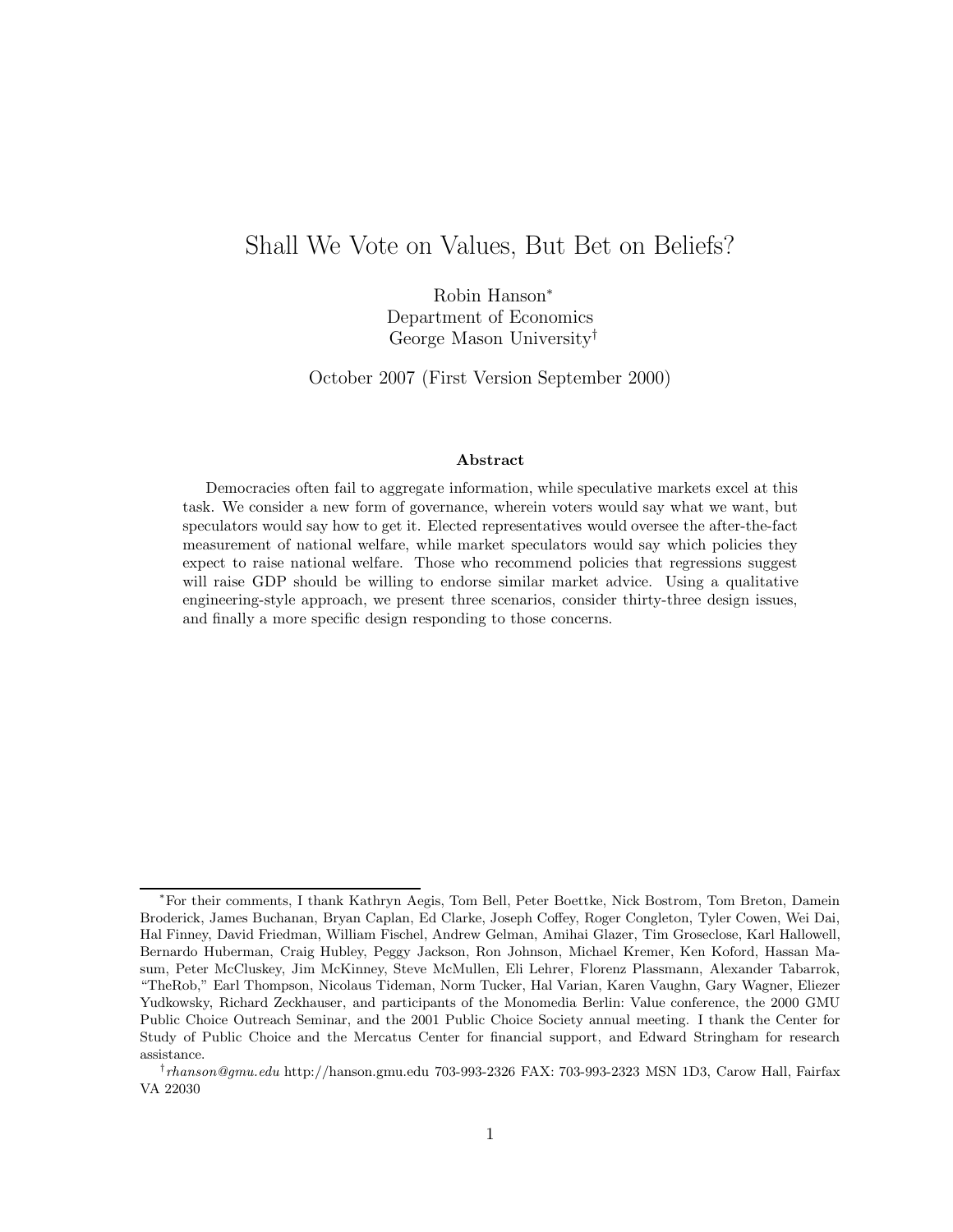# Introduction

The space of possible forms of government is vast and largely unexplored. This fact is illustrated by the new form of governance explored in this paper. This new form seems attractive if we accept three assumptions:

- 1. Current democracies fail largely by not aggregating enough available information.
- 2. Speculative markets are the best general institutions we know for aggregating information.
- 3. It is feasible to, after the fact, tell rich happy nations from poor miserable ones.

The plausibility argument goes as follows. Democracies often fail by adopting bad policies, i.e., policies that in effect hurt most voters. If these policies would not have been adopted had all voters known they were bad policies, and if someone somewhere did know or could have known they were bad policies, we can say that such democracies failed because they did not induce people to acquire and share this information. If speculative markets do very well at inducing people to acquire and share information, but are little used in current governmental institutions, then we should consider changing our government institutions to rely more on speculative markets.

In order to get speculative markets to tell us which policies are bad before the fact, we require some ability to see after the fact whether we have been on net hurt or helped by the sum total of all our policies and other contributing causes. But we can roughly tell after the fact whether nations have been prosperous and happy, or deprived and miserable. Economists even frequently recommend policies that macroeconomic data suggest are causally related to increasing GDP. This suggests that economists think that GDP is often a good enough outcome measure for drawing such conclusions.

To make use of speculative markets, we can "vote on values, but bet on beliefs." We now use democracy both to decide what we want, and to decide how to get what we want. We might instead still have democracy say want we want, but let speculative markets say how to get what we want.<sup>1</sup> That is, elected representatives might define a formal measure of "national welfare" (analogous to GDP) and manage its measurement after the fact. Market speculators would then say which proposed policies they expected to raise national welfare as so defined. The basic rule of government would then be this: when speculative markets clearly estimate that a proposed policy would increase expected national welfare, that policy becomes law. (As we will explain in more detail, speculative market prices can estimate national welfare conditional on a proposed policy being adopted, and conditional on that policy not being adopted, via called-off trades in assets that pay in proportion to measured national welfare.)

I offer neither a formal theoretical model nor a statistical analysis of this proposal; I instead take an "engineering" approach. That is, I seek to identify relevant design issues, and then seek a basic design that, by seeming to address enough design issues, seems plausible enough to be worth testing at the next level of prototype realism. This paper will therefore qualitatively review the plausibility of the above three assumptions, describe some scenarios of how this approach might work, consider thirty-three design issues that have been raised, and finally present a more specific design intended to deal with many of these design issues.

<sup>&</sup>lt;sup>1</sup>For no particular reason, I've named this alternative "futarchy."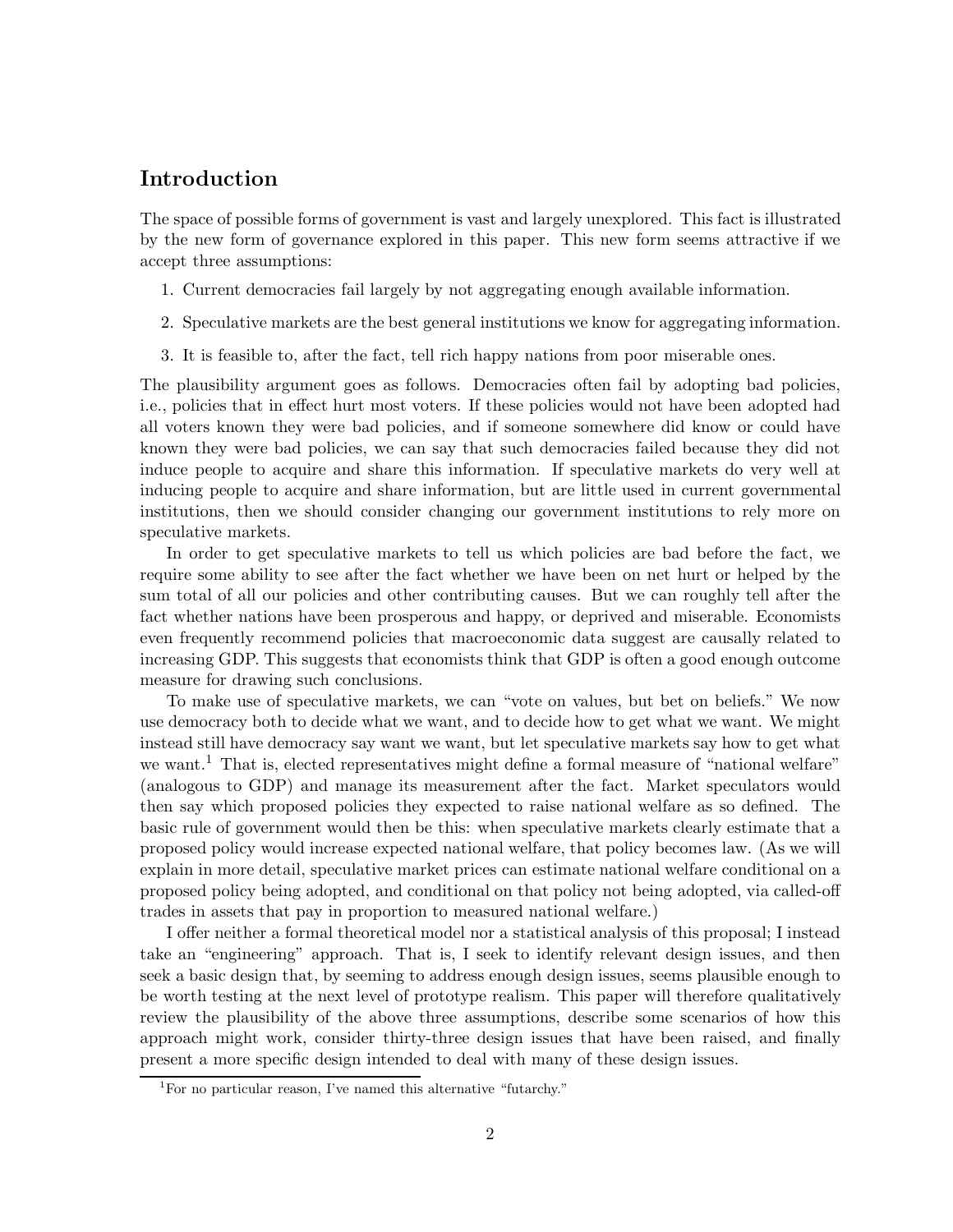# Information Failures of Democracy

How well-informed is current democratic policy? Half a century ago, empirical research on individual U.S. voters seemed to confirm the worst fears of skeptics of democracy.

Most people made up their minds long before the election ... few citizens paid much attention to politics ... Even on important issues such as government help with jobs, aid to education, or the stationing of American troops abroad, large proportions of the public did not know what the government was currently doing, where the opposing parties stood, or even what they themselves wanted to government to do ... less than 20% ... had 'real and stable' attitudes on ... electric power and housing (Page & Shapiro, 1992).

Such high levels of ignorance continue today (Delli-Carpini & Keeter, 1997). For example, only 29 percent of U.S. adults can name their congressman, and only 24 percent can identify the first amendment of the U.S. constitution.

Formal analysis has identified many potential problems with democracy, including instability, rent-seeking, coordination failures, and commitment failures (Holcombe, 1985; Besley & Coate, 1998). Formal analysis has not, however, tended to validate what many considered the most serious problem: ignorant policies due to low incentives for voters to become informed (Wittman, 1995). This is because while it is true that voters have very little incentive to be come informed, for rational voters this problem can be mitigated by other features of democracy.

For example, in theory it should be enough to have citizens vote selfishly and retrospectively, and to have policies centrally determined. That is, if it is clear who is responsible for policy, and if citizens voted for incumbents only when their personal lives seemed better than expected, then citizens would not need to understand much about abstract policies. Incumbents would then have the power and incentive to make voters feel good about their lives. Real voters, however, do not in fact seem to vote very selfishly (Sears & Funk, 1990). Thus in order to get informed voter-driven policy, we seem to need most voters to obtain information about the broader consequences of policy.

In this case ignorant voters, such as those who do not understand the consequences of import quotas, can indeed induce bad policies, such as by voting for politicians who support import quotas. Democracy seems reasonably capable of overcoming such ignorance, however, at least in theory given rational voters. After all, voters learn many things as a side effect of just living, large elections can average out random errors by individual voters, and political entrepreneurs can take the initiative to inform voters via advertising. Also, a small fraction of informed citizens can determine elections if uninformed citizens either abstain, infer what the informed know from opinion polls, or trust political parties, news media, and other sources that rely on the informed voters.

More recent empirical work has similarly found less to complain about in voters.

Collective public opinion is rational [meaning] ... real, stable, differentiated, consistent, coherent; reflective of basic values and beliefs; and responsive (in predictable and reasonable ways) to new information and changing circumstances ... On most domestic matters, about which elites often compete and provide multiple sources of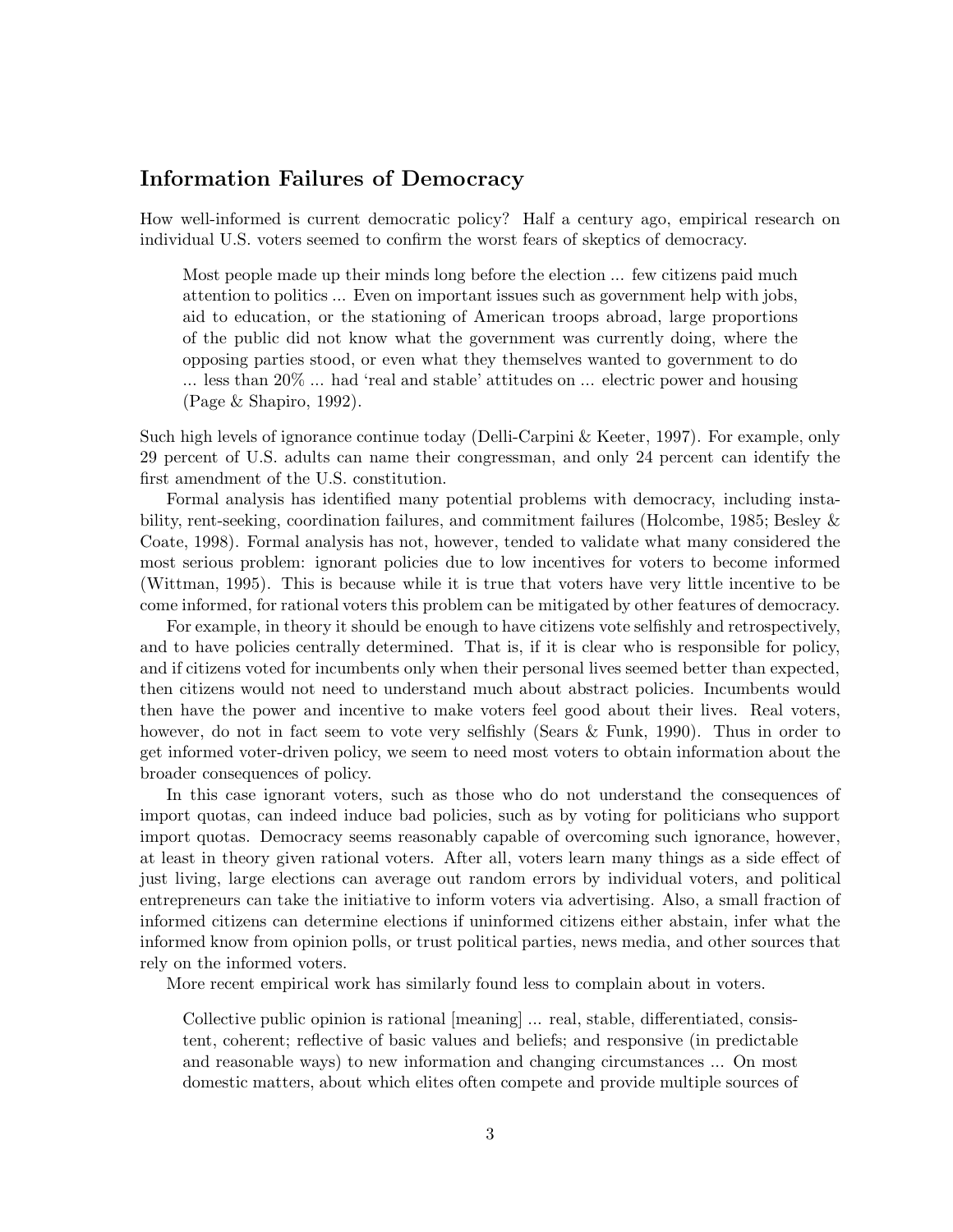|    | % In U.S. Agree With This Opinion                                | Cite                            |
|----|------------------------------------------------------------------|---------------------------------|
| 47 | God created humans in present form in last 10,000 years          | (Gallup, 1999)                  |
|    | 52 'astrology has some scientific truth'                         | (Davis, Smith, & Marsden, 1996) |
|    | 72 believe in angels                                             | (Gallup, 1998)                  |
|    | 80 'US govt. is hiding that it knows of the existence of Aliens' | (CNN, 1997)                     |
|    | 85 'Jesus Christ was born to a virgin'                           | (Group, 1994)                   |

Table 1: Contrarian Public Opinions

information, the public can ... form ... opinions that approximate fully and correctly informed preferences (Page & Shapiro, 1992).

This is not to deny that there are information problems, however. The above quote continues,

In foreign affairs, on the other hand, government monopolies of information (and consensus among elites) may sometimes lead the public astray from preferences it would hold if fully informed (Page & Shapiro, 1992).

And in fact these authors go on to suggest that the U.S. public was lead far astray regarding World War II and the Cold War.

Democracy can also suffer from information failures due to long delays in information getting to many people. Such delays (or irrationality) might explain the fact that time series of public opinions do not tend to look like random walks. Even on questions of fact such as the risk of a nuclear power accident, it seems that one can predict future average opinions from trends in past average opinions (Page & Shapiro, 1992).

More relevant evidence comes from systematic deviations between expert and public opinion, about both facts and policy. Economists, for example, are much less concerned about foreign aid and down-sizing, and more concerned about reduced productivity growth (Caplan, 2002), and toxicologists tend to estimate lower risks and higher benefits from chemicals (Kraus, Malmfors, & Slovic, 1995). These tendencies also exist, at a reduced level in (men and) the more highly educated, and these differences are not attributable to factors such as age, income, or ideology. The straightforward interpretation of this data is that experts and those who are better educated actually know more than the general public about which policies are better.

Differences between public and expert opinions might be attributed to public ignorance about expert opinion. But the public also seems to have many contrarian public opinions, such as those listed in Table 1. In these cases, the public seems largely aware of how expert opinion differs from public opinion.

Contrarian public opinions suggest not just ignorance but also irrationality more directly. In theory, on matters of fact rational agents should not knowingly disagree (Aumann, 1976). For example, as two rational agents alternate telling each other their new opinion, neither one should be able to predict the direction in which the other agent will next disagree with them (Hanson, 2002). Such results generalize to agents are just trying to be rational (Hanson, 2003b). But people do in fact knowingly disagree with each other on factual claims, especially regarding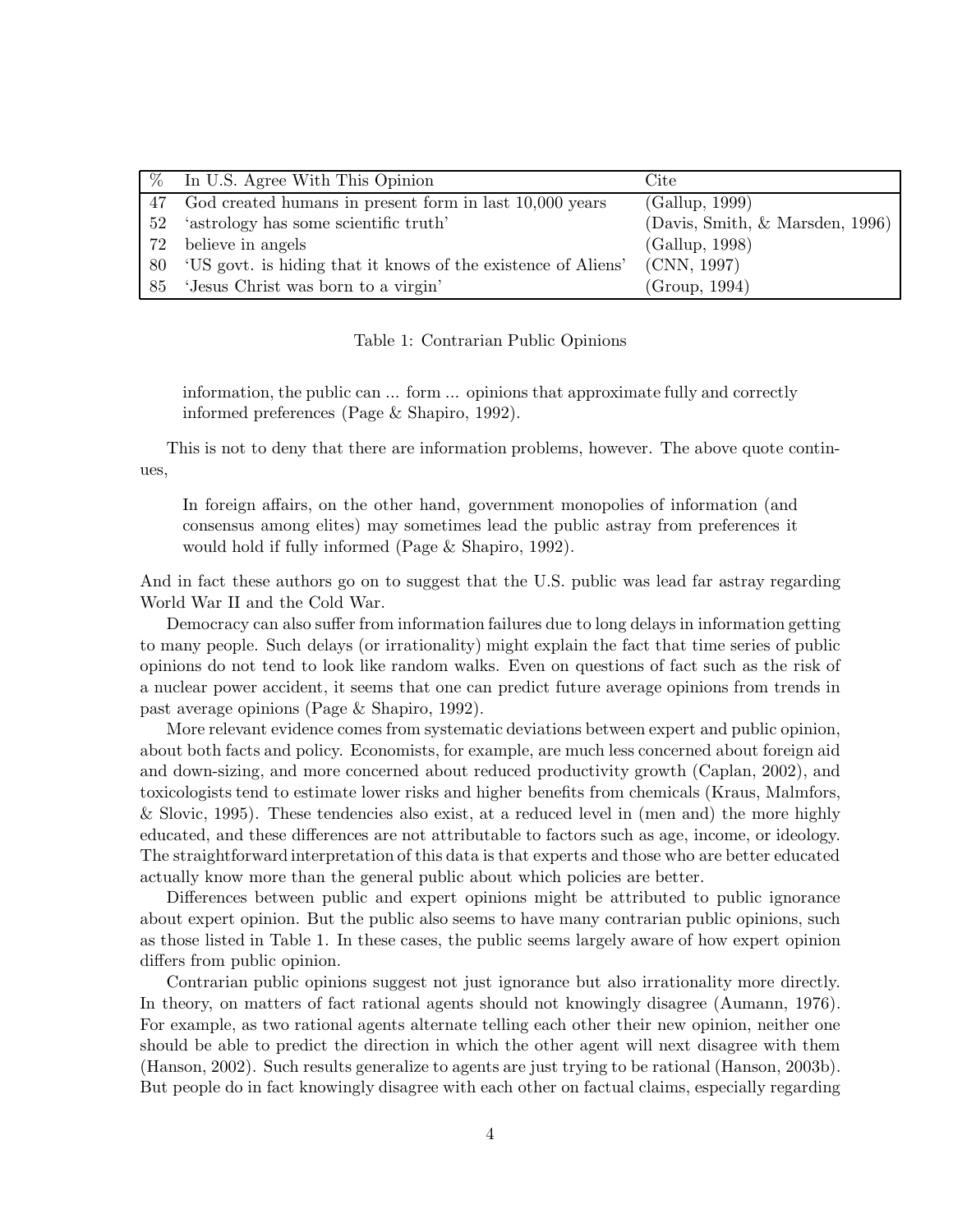politics. This suggests that people are not just ignorant, but more fundamentally non-truthseeking, and are self-deceived about this fact (Cowen & Hanson, 2002). This is consistent with the view that otherwise puzzling policies and political behavior can be understood in terms of weak but positive voter preferences for irrational beliefs (Caplan, 2001).

Of course misinformed and irrational voters need not prevent informed policy, if voters allow policy to be determined by informed rational elites such as perhaps academic advisors. In many areas, however, such as tariffs or immigration, policy often seems closer to what public opinion would suggest than to what relevant experts advise (Dixit, 1997; Stiglitz, 1998). This suggests that often, and perhaps usually, the public does not defer to experts. Furthermore, many case studies suggest that when governments do use academic experts, they often do so to legitimate predetermined policies, rather than to gain information to help determine policy (Barker & Peters, 1993).

If familiar political institutions suffer from information failures, how large are those failures? The huge variation in economic growth rates across nations over the last two centuries suggests that the effects of information failures may be very large (Maddison, 1995). While there are surely other important reasons why some nations are rich and others poor, an important fraction of the variation seems attributable to some nations adopting policies which relevant experts knew to be bad, and thereby becoming poorer than nations which adopted better policies (Olson, 1996; Sachs & Warner, 1995; Ascher, 1999). Since the subgroup of democratic nations also have large variations in growth rates, democracies also seem to often fail to adopt good policies.

Many factors contribute to bad policy, including commitment and coordination failures. But it seems hard to imagine that nations would adopt bad policies nearly as often as they do if it were common knowledge that such policies were bad. Thus at some level bad policy seems to be fundamentally due to a failure to aggregate relevant information.

# Information Successes of Speculative Markets

While democratic policy seems to suffer from information failures, speculative markets show striking information successes.

Most markets for stocks, bonds, currency, and commodities futures are called speculative markets because they allow people to bet on future prices by buying or selling today in the hope of reversing such trades later for a profit. Such opportunities to "buy low, sell high" occur when identical durable items are frequently traded in a market with low transaction costs. Given such opportunities, everyone is in essence invited to be paid to correct the current market price, by pushing that price closer to the future price. Such invitations are accepted by those sure enough of their beliefs to "put their money where their mouth is," and wise enough not to have lost too much money in previous bets.

Betting markets are speculative markets that trade assets that are specifically designed to allow people to bet on particular matters of fact, such as which horse will win a race. The final values of such assets are defined in terms of some official final judgment about the fact in question. By construction, such assets are durable, identical, and can be created in unlimited supply.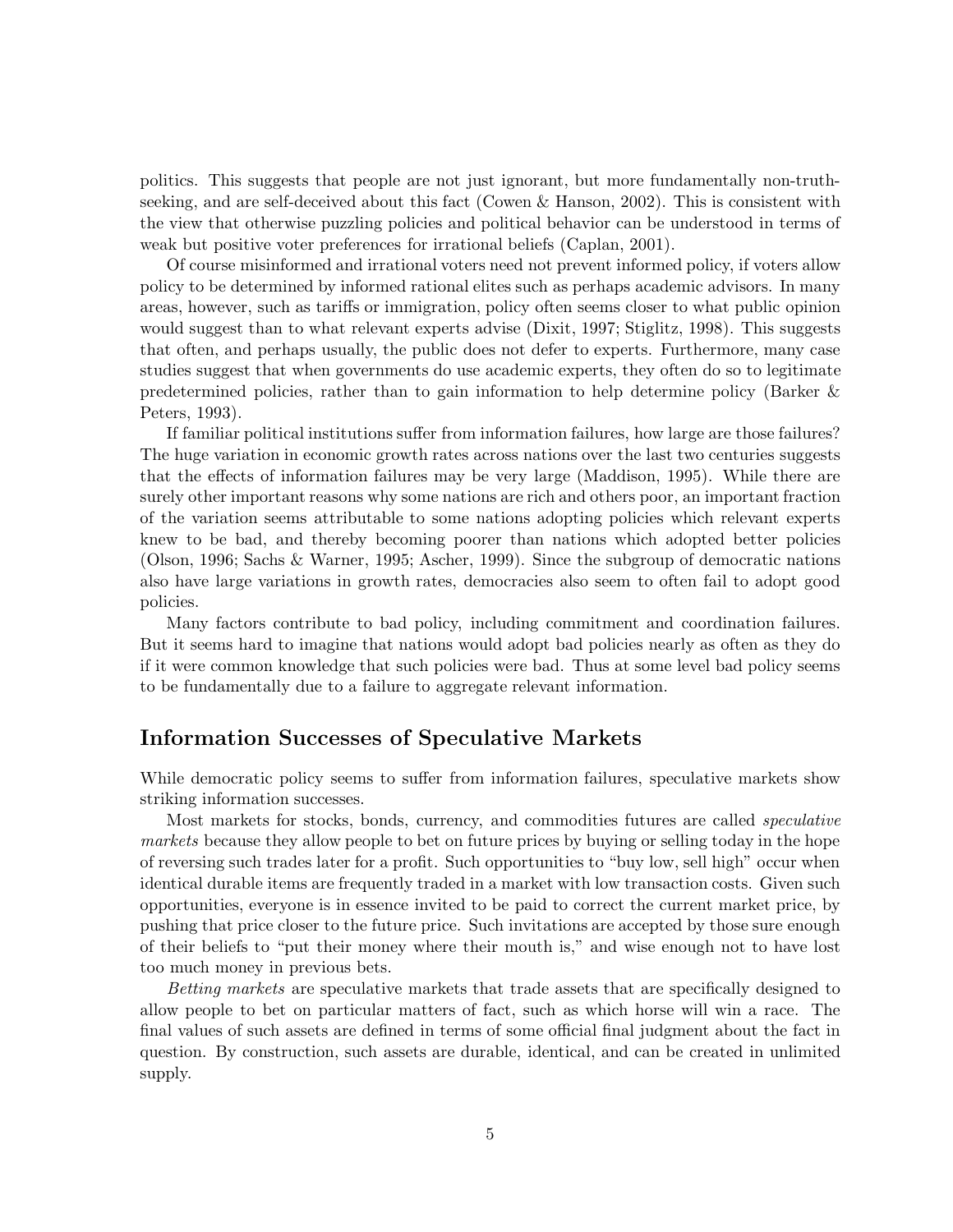Betting and other speculative markets have been around for many centuries, and for many decades economists have studied the ability of such markets to aggregate information. The main finding of this research is that such markets tend to be relatively "efficient" in the sense that it is hard to find information that has not been incorporated into market prices (Lo, 1997; Hausch, Lo, & Ziemba, 1994). The main possible exceptions seem to be long-term aggregate price movements, and a long-shot bias in high-transaction-cost betting markets.

Many have suggested that asset markets have too much long-term aggregate price variation, such as stock market "bubbles" (Shiller, 2000). Risk and delay most discourage speculators from correcting such pricing errors, and irrational traders can actually gain superior returns (though not utility) from irrationally-large risk-taking (De Long, Shleifer, Summers, & Waldmann, 1990). Long-term aggregate prices, however, are also where it is hardest to empirically distinguish irrationality from rational information about fundamental economic change (Barsky & De Long, 1993), and where selection effects most pollute our data (Jorion & Goetzmann, 2000). Even if speculative markets are distorted by irrational bubbles, it is not clear that any of our other information institutions do better. For example, no other information institution in our society, such as academia or news media, consistently predicted that we were over-investing during the "dotcom" bubble. Yes some individual academics or reporters so predicted, but so did some individual stock investors.

Over the last few decades economists have also studied speculative markets in laboratory experiments, where they have more control over trader information and preferences. Such experiments find that speculative markets aggregate information well, even with four traders trading \$4 over four mintues, and even when such traders know little about their environment or other traders (Sunder, 1995). For example, traders can aggregate information well when they are experienced in their role and abstractly know the payoffs of players in other roles (Forsythe & Lundholm, 1990). If the structure of traders' information is complex enough relative to the number of assets available to trade, however, information "traps" can occur where individual traders have no direct incentive to reveal their information (Noeth, Camerer, Plott, & Webber, 1999). Such problems are typically, though not always, reduced by allowing trading of more kinds of related assets.

Absolute accuracy levels, however, are not the key issue. The key policy question about any institution is how it performs *relative* to alternative institutions dealing with the same situation. A few studies have presented field data on this question, directly comparing real world speculative markets with other real world institutions for aggregating information. For example, racetrack market odds improve on the prediction of racetrack experts (Figlewski, 1979). Florida orange juice commodity futures improve on government weather forecasts (Roll, 1984), Oscar markets beat columnist forecasts (Pennock, Giles, & Nielsen, 2001), and gas demand markets beat gas demand experts (Spencer, 2004). Betting markets beat major national opinion polls 451 out of 596 times in predicting U.S. presidential election results (Berg & Rietz, 2002). Finally, betting markets beat Hewlett Packard official forecasts 6 times out of 8 at predicting Hewlett Packard printer sales (Chen & Plott, 2002; Plott, 2000).

Unfortunately, no studies have directly compared estimates from speculative markets to estimates from academic-style institutions We do know, however, that those who do best at betting on horse races are smart in ways they can not articulate, and in ways unrelated to I.Q. (Ceci & Liker, 1986). Academic-style institutions, in contrast, seem largely limited to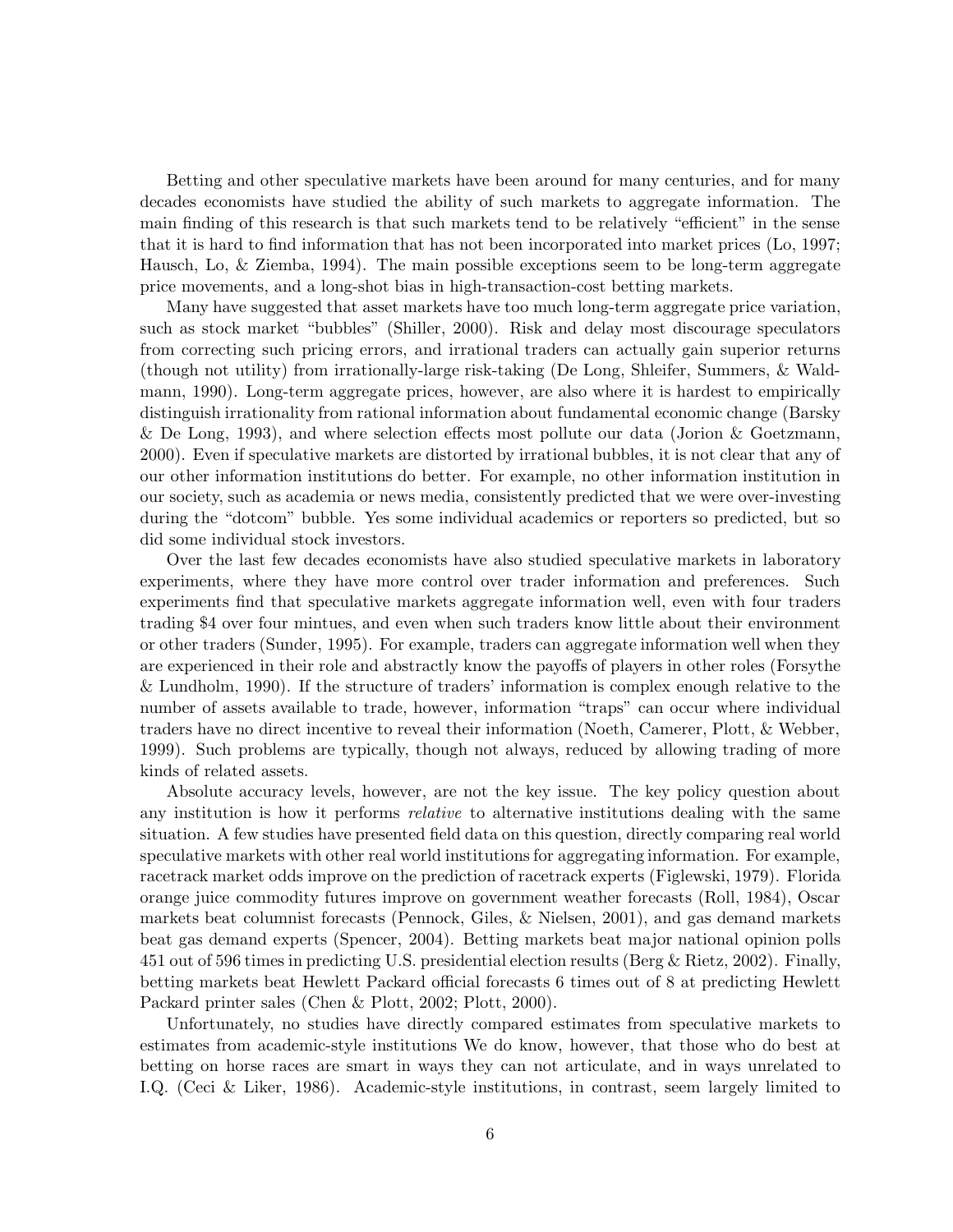aggregating articulated knowledge from those with high I.Q. Academic institutions put a great deal of weight on the opinions of experts relative to ordinary people. And while speculative markets may put less weight on experts, it does not seem that they place too little; if anything, they seem to put too much weight on experts, both public and private (Figlewski, 1979; Metzger, 1985; Lichtenstein, Kaufmann, & Bhagat, 1999).

How can betting markets beat opinion polls when they use the same fallible human sources? A study of election betting markets found that traders overall suffered from standard biases such as expecting their favored candidate to win, and seeing that candidate as having won debates. "Market makers," however, were found to be on average much less biased. These were traders who made offers that others accepted, rather than accepting offers made by others. Compared to other traders, market makers invested twice as much, traded more, earned higher returns, and made one sixth as many errors. They also tended to be more highly educated, and experienced at trading (Forsythe, Nelson, Neumann, & Wright, 1992; Forsythe, Rietz, & Ross, 1999). Betting markets seem to meet or beat competing institutions in part because of the disproportionate influence such markets give to rational and informed traders. We also know more generally that people with stronger incentives to be accurate show fewer cognitive biases (Kruglanski & Freund, 1983).

There are costs to create and run markets, so there is a limit to the number of markets that can be created. However, while it was once thought that speculative markets could only be viable if they annually traded millions of dollars, say 10,000 trades of \$100 each (Carlton, 1984), it is now clear that much smaller markets are viable. For example, laboratory experiments consistently show the viability of very small markets. Low internet transaction costs are also now spurring a burst of innovation exploring a great many new market forms (Varian, 1998; Shiller, 1993; Hanson, 2003a). Play money web markets are now available where anyone can create new betting topics, and where a handful of traders betting play pennies once every few weeks are typically successful at aggregating information into prices (see, for example, hsx.com, ideosphere.com (Kittlitz, 1999; Pennock et al., 2001)).

Gambling and securities regulations make it very difficult, however, to create real money markets like these play money markets. This regulatory block on financial innovation should not be surprising, because all of our familiar financial institutions were once prohibited by laws against gambling and usury. For example, a thirteenth century decree by Pope Gregory IX prohibited maritime insurance as usury. The 1570 Code of the Low Countries outlawed life insurance as gambling (Brenner & Brenner, 1990). In response to speculation in the South Sea Bubble, in 1720 Britain basically banned the formation of joint-stock companies (Kindleberger, 1984). And futures markets were banned as gambling in the late nineteenth century U.S. (Brenner & Brenner, 1990).

The history of financial regulation can thus be roughly summarized as everything being banned as gambling (or usury) until an exception was granted for some newly legitimized higher purpose. For each purpose, such as capitalizing firms, insuring idiosyncratic risk, or insuring common risk, laws and regulations were created to ensure that generic gambling could not slip in. We may thus reasonably hope to someday legitimate, and thereby legalize, markets whose main function is to aggregate information on questions that matter (Bell, 1997).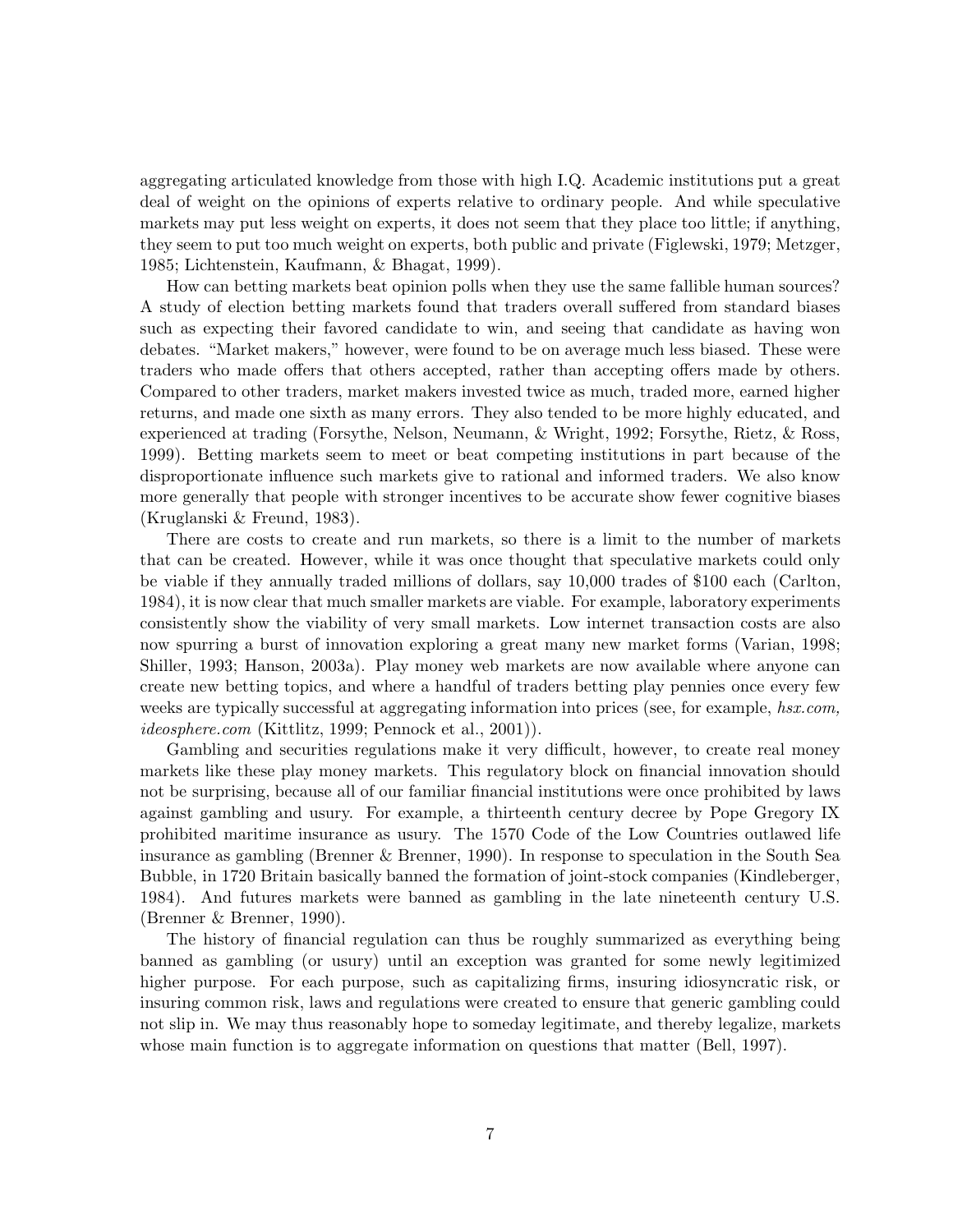# Measuring Welfare

Since speculative markets do so well at a task that democracies have troubles with, it is tempting to try to improve democracy by making them rely more on speculative markets. However, in order to use speculative markets to advise national policy, it helps to be able to settle bets about how well off a nation has been.

Many have argued that we typically know too little about individual preferences to help people via detailed interventions into their daily lives (Buchanan, 1988). As we aggregate more across people, time, and contexts, however, many of these uncertainties seem to cancel, allowing us to make more accurate judgments about how well off people are on average. It seems reasonably clear, for example, that on average people in Ethiopia today are less satisfied with their lives than people in Sweden today. This can be true even if we would find it difficult to advise any random Ethiopian on what he should eat for lunch.

The development of national accounts, i.e., the collection of statistics such as GDP, has been justifiably called one of the greatest economic innovations of the twentieth century. While such measurements are made with error, and leave out a great deal, they seem to be a sufficient basis for many policy recommendations. For example, most researchers in empirical growth economics seem willing to presume that policies are good if they causally induce sustainably higher GDP. And frequent travelers find it hard to escape the impression that, comparing nations with large differences in measured GDP, most people who live in the high GDP nations are richer and better off than most people who live in the low GDP nations.<sup>2</sup>

Furthermore, economists spending modest budgets have already explored many promising extensions to current GDP measures, such as lifespan, home production, leisure, environmental assets (Boskin, 2000; Nordhaus, 2000). Economists also have well developed frameworks for discounting future welfare, and for dealing with risk aversion and inequality. Direct measures of happiness can even be included (Oswald, 1997). It therefore seems plausible that with greatly increased funding and the full attention of our elected representatives, we could devise even more accurate and robust measures of national welfare.

Consider a person who is willing to recommend a certain policy in a given situation because statistical analysis suggests that those policies tend to cause GDP to rise in such situations. Such a person should also be willing to recommend this policy if speculative markets were to estimate that this policy was expected to increase GDP in this situation. Speculative market estimates are probably no less accurate than a typical statistical analysis. After all, if a statistical analysis is persuasive then speculators should be persuaded by it, and if speculators disagree with a statistical analysis they probably have good reasons.

Therefore, if one is willing to recommend policies that statistical studies suggest will increase (a time average of future) GDP, one should be willing to recommend policies that speculative markets estimate will increase GDP, and so one should be willing to consider a form of policy making which relies more on such market estimates in choosing policies. While GDP leaves out many things, nations that consistently adopt the best possible policies for increasing (a time average of future) GDP would in a few decades probably be much richer (and happier) than they would otherwise have been. And one should be even more willing to consider basing

<sup>&</sup>lt;sup>2</sup>Similar claims apply to other rough welfare measures, such as lifespan and other development indices; I focus on GDP here for concreteness.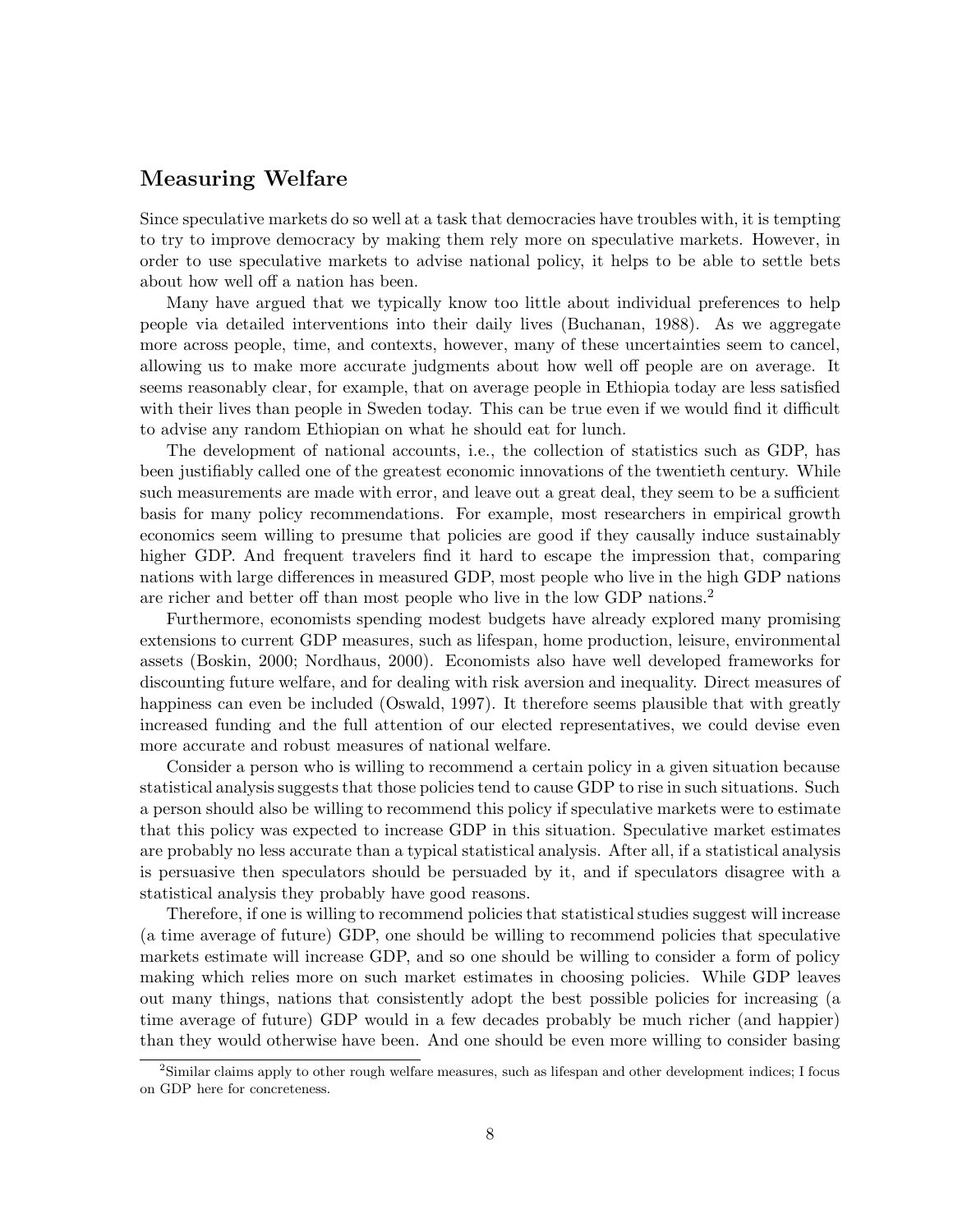policy on speculative market estimates of their effects on GDP+, i.e., an improved measure of national welfare.

# Decision Market Mechanics

Even if we can see after the fact how well off a nation has been, how can markets tell us before the fact which policies speculators expect will make the nation better off? The trick is to use markets whose prices can be interpreted as decision-conditional estimates (Hanson, 1999).

Consider a simple market where one can bet on the event  $D$ , i.e., the Democratic party wins the 2008 U.S. presidential election. In such a market a bank could without risk accept \$1 in payment for the pair of contingent assets, "Pays \$1 if  $D$ " and "Pays \$1 if not  $D$ ." This transaction carries no risk because exactly one of these assets will be worth \$1 in the end. Since the expected dollar value of the asset "Pays \$1 if  $D$ " is  $\mathcal{S}_p(D)$ , if someone is willing to buy this asset for \$0.70, we can interpret this willingness as this person saying that the chance that Democrats will win is at least 70%. And a market price of \$0.70 can be interpreted as a consensus among potential traders that  $p(D) \approx 70\%$ .<sup>3</sup> After averaging in their minds over plausible scenarios, traders would have judged that Democrats win in about 70% of such scenarios.

Now imagine a market like the one above, where people can trade an asset like "Pays \$1 if  $D^{\prime\prime}$  for some fraction of \$1, but where such trades are called off unless there is also the event C, i.e., Hillary Clinton is the nominee of the Democratic party in the 2008 election. When a trade is called off, the exchange does not happen, and each side instead retains their original assets. Traders thinking about the prices they are willing to accept here should again average over plausible scenarios, but this time they should only consider scenarios consistent with the event  $C$ , that Clinton is the nominee. A market price of \$0.60 here can be interpreted as a consensus that about 60% of these scenarios have the Democrats winning. This would be a consensus that  $p(D|C) \approx 60\%$ , i.e., that the *conditional* probability of Democrats winning, given that Clinton is the nominee, is 60%.

Another way to get the same sort of conditional probability estimates is to have a market where, instead of trading the asset "Pays \$1 if  $D$ " for some fraction of the asset \$1, people trade the asset<sup>4</sup> "Pays \$1 if D and C" for some fraction of the asset "Pays \$1 if D." Since this is trading an asset worth  $p(D\&C)$  for some fraction of an asset worth  $p(C)$ , the marketprice-fraction here can be interpreted as an estimate of the ratio  $p(D\&C)/p(C)$ , which is by definition equal to the conditional probability  $p(D|C)$ . Thus if the Democratic party wanted to know which nominee would give them the best chance of beating Bush, they could compare the market estimate of  $p(D|C)$  to similar estimates for other Democratic candidates.

Speculative markets can estimate not only probabilities, but also expected values. Let the variable  $x$  denote the Democratic party's fraction of the total vote in the presidential election. A bank can accept \$1 in payment for the pair "Pays  $x$ " and "Pays \$1 – x," and then the

<sup>&</sup>lt;sup>3</sup>This interpretation neglects possible differences in the value of money to traders between the sets of states  ${\cal D}$  and not  ${\cal D}.$ 

<sup>&</sup>lt;sup>4</sup>A bank can without risk exchange \$1 for the set of four assets "Pays \$1 if D and C," "Pays \$1 if not D and  $C$ ," "Pays \$1 if  $D$  and not  $C$ ," "Pays \$1 if not  $D$  and not  $C$ ."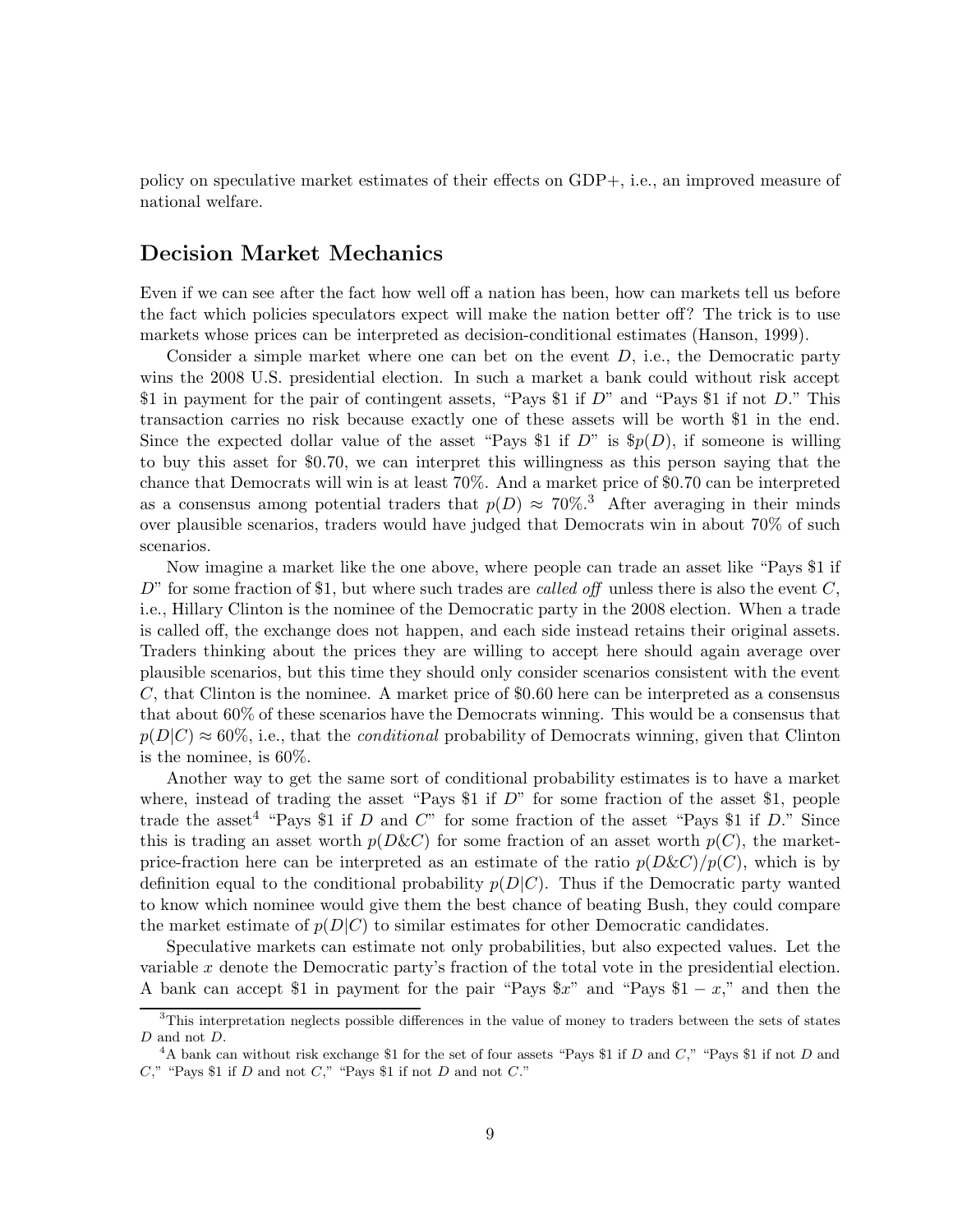fraction of \$1 required in trade for the asset "Pays \$x" can be interpreted as a market estimate of  $E[x]$ . Similarly, the fraction of the asset "Pays \$1 if C" traded for the asset "Pays \$x if C" can be interpreted as a market estimate of  $E[x|C]$ .

Since 1996, the Iowa Electronic Markets have actually had markets whose prices could be combined to represent estimates of each party's expected vote fraction conditional on various possible nominees for the other party (Berg & Rietz, 2003). For example, 1996 prices indicated that Dole, the actual Republican nominee, was a weak candidate against Clinton; there was always another candidate who speculators said would have received a higher expected vote fraction than Dole.

One can similarly create markets to estimate whether a new policy  $N$  is an improvement over the status quo  $Q$  in increasing national welfare  $W$ . Given a measure of national welfare W, normalized to be between zero and one, markets that trade assets "Pays \$W if N" for some fraction of "Pays \$1 if N" give a market price estimate of  $E[W|N]$ . Just as people considering what fraction of \$1 to pay for "Pays  $x$ " will estimate the average value of x across all plausible scenarios, people considering what fraction of "Pays \$1 if N" to pay for "Pays \$x if N" will average only over plausible scenarios consistent with the event  $N$ . When the market estimate of  $E[W|N]$  is clearly greater than  $E[W|Q]$ , speculators are saying that this new policy is expected to increase national welfare.

# The Engineering of Institutions

It is tempting to use the success of betting markets as information institutions to solve the problems of democracies as information institutions. But do we know enough about either type of institution to be proposing new forms of government based on this idea?

It depends on whether one thinks like a scientist or like an engineer. A scientist (or at least a caricature of one) insists on saying "I do not know" about a theory until it has robust empirical support, or has clear theoretical support from some other well-supported theory. A scientist thus bases policy recommendations only on relatively direct data, or on well-supported theory, and so stays quiet about radical new forms of government, which can not possibly have direct empirical support, and which are too complex for our theories to make direct predictions.

An engineer, on the other hand, is more interested in improving systems than theory. An engineer is happy to work on a concept with a five percent chance of success, if the payoff from success would be thirty times the cost of trying. An engineer uses theory-informed intuitions to consider a wide range of design issues, and if the concept still seems promising, moves on to increasingly realistic "proof of concept" *prototypes*, from simulations, to "wind tunnel" models, to field tests. Scientists have little use for prototypes and their tests, being neither theory nor data that tests theory, but prototypes are what make the engineers' world go round.

While academic study of social systems is now mostly dominated by a scientific style, this paper takes an engineering style to consider a new form of governance. The purpose of this paper is not to induce high confidence that this concept would work well, but merely to raise readers' confidence up to a level that would justify further exploration via the next level of prototype. This paper thus, from this point forward, mainly takes on an engineering tone, qualitatively identifying and addressing a wide range of design issues.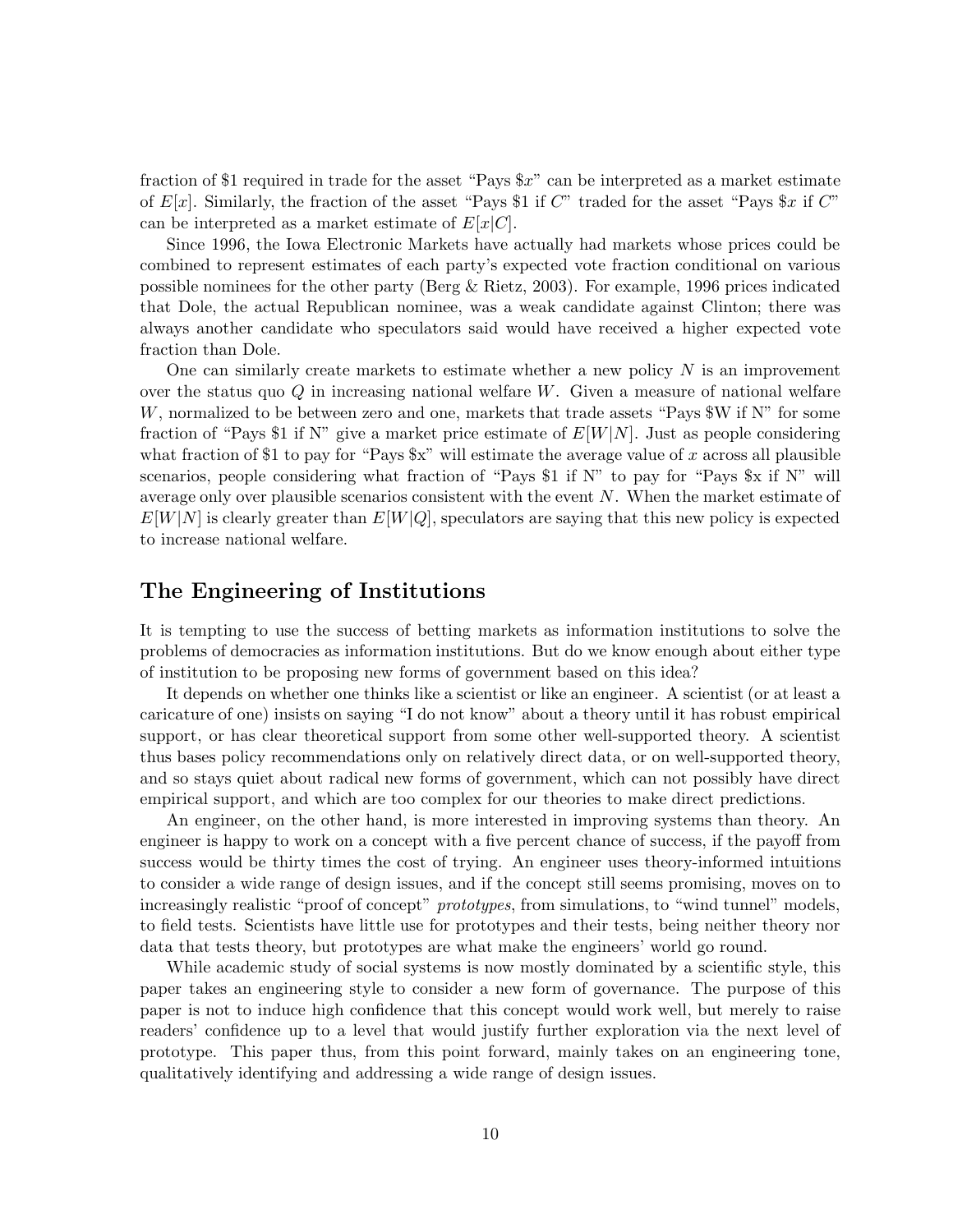# Scenarios

This general idea of using speculative markets more widely to aggregate information has been discussed before, both in academic journals (Hirshleifer, 1971; Leamer, 1986) and in science fiction (Brunner, 1975; Stiegler, 1999), as has the more specific application of aggregating policy-relevant information (Zeckhauser & Viscusi, 1990; Hanson, 1995, 1999; Berg & Rietz, 2003; Hanson, 2006). While such markets could be placed in an informal advisory role, the following three scenarios illustrate how they might be given a more formal role in corporate, agency, and national governance.<sup>5</sup>

## Corporate Governance

Most corporations are in effect small democratic governments. The corporate charter is the constitution, and the owners of stock are the citizens. The charter authorizes citizens to vote in proportion to their holdings for a board of directors, who choose and compensate the CEO, who runs the company. The CEO compensation plan usually gives the CEO a strong incentive to maximize the stock value, but the directors usually have weak incentives, and are often chosen by the CEO. As a result, boards of directors seem to consistently wait too long before firing a bad CEO.

Once smaller scale experiments were successful, corporations might consider using speculative markets to advice big corporate decisions. Imagine that the corporation OldTek amended its corporate charter so that the continued tenure of its CEO depended on certain market prices. A financial house agreed to ensure that there are always dump-the-OldTek-CEO stock markets, trading OldTek stock conditional on dumping the current CEO at the end of the current quarter.

In an ordinary stock market people agree to trade cash for stocks, and so the ratio of cash to stock in such trades is the market price, with the bid and ask prices being the prices at which people offer to buy and to sell stock. In a dump-the-CEO market, in contrast, people would still agree to trade cash for stocks, but these agreements to trade would be called off (i.e., made null and void) if the CEO were not dumped by the end of the current quarter.<sup>6</sup> The OldTek corporate charter might say that if the dump-the-CEO price were clearly higher than the keep-the-CEO stock price, the board must dump him within the next quarter. (The price might be deemed "clearly higher" if the dump-the-CEO bid price were above the keep-the-CEO ask price for 90% of the last week of a quarter.)

If non-corporate-insiders were guaranteed trading anonymity, then Disgruntled Jones, a junior OldTek employee, could avoid retribution if he made offers in the dump-the-CEO market to buy OldTek stock. The CEO might accept sell offers in this market in order to try to keep his job, but the OldTek charter might say that his trades and offers must identify him, and that his compensation must be public knowledge. (These rules might apply to all OldTek insiders.) Thus while the CEO might want to bias the dump-the-CEO stock price, observers

<sup>5</sup>One could also imagine international decision making scenarios. For example, a uniform international carbon emissions tax level might be set by markets that estimate future world product conditional on different tax levels. <sup>6</sup>Alternatively, the assets could be contingent instead of the trades. That is, assets of the form "Pays \$1 if

CEO dumped" could be traded for assets of the form "Pays one OldTek stock if CEO dumped."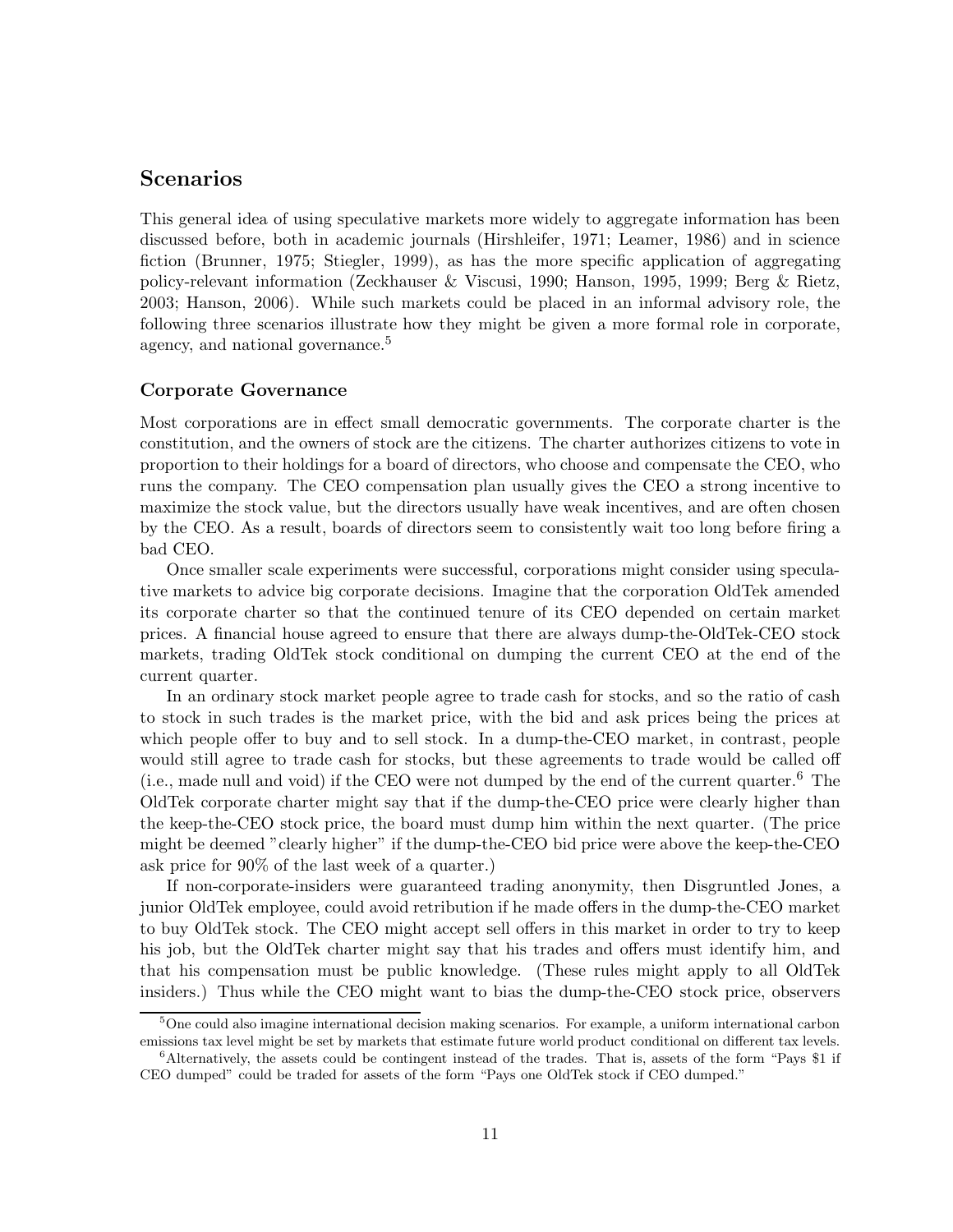would have plenty of information to help them correct for such a bias. If enough traders agreed with Disgruntled Jones to dump the CEO, and if OldTek prospered because of this, traders like Jones would be directly rewarded.

## Agency Governance

After some successful examples of using speculative markets in corporate governance, a federal agency might consider trying it.<sup>7</sup>

For example, the central banks of most nations periodically make changes to short-term interest rates, reserve requirements, currency conversion rates, and other monetary policy parameters. It is widely agreed that such actions are made in an attempt to smooth out business cycles, limit inflation, and promote high average growth rates. In fact, the future values of GDP growth rates, inflation, and unemployment are generally considered to describe of the main outcomes of interest.

While specialists in this area sometimes disagree about the relative weight to give to smoothing unemployment versus lowering inflation versus increasing growth, what they mostly disagree on is how to change monetary policy in order achieve these outcomes. For example, some argue that central banks should hire knowledgeable people, keep them independent, and then let them choose as they see fit. Others argue that central banks should be more politically accountable, and still others argue that central banks should just announce some policy rule and then stick to it (Taylor, 1999).

Monetary policy is thus an area where people largely agree on a few statistics by which one can tell, after the fact, the quality of the policy outcome, and where they agree on a few control variables to use to get a good outcome. Monetary policy is thus a good candidate for getting advice from speculative markets. To get such advice, the government would declare an explicit function describing good outcomes. This might, for example, be a weighted sum over each of the next forty quarters of that quarter's GDP growth rate minus its unemployment rate minus its inflation rate, minus the absolute value of how much each parameter changed quarter.

Outcome assets would be created whose final value is linear in this outcome function. That is, the outcome measure would end up being some specific number, and each outcome asset could then be exchanged for that number of a certain chosen base asset (perhaps inflationindexed bonds). These outcome assets could not pay less than zero nor more than some large maximum value. Anyone could trade this maximum amount of base assets for one outcome asset, plus one asset that paid the complementary value (the maximum amount minus the outcome measure value).

Each week there could be three markets, up, down and same, to determine whether interest rates should change at week's end. In the up market, people would trade some amount of cash for the outcome asset, except that these trades would be called off if interest rates were not raised one unit that week's end. Trades in the down market would be similar, being called off unless interest rates were lowered one unit. Trades in the same market would be called off if

<sup>7</sup>The author was an architect of the "Policy Analysis Market. " Cancelled in July 2003 after being labeled "Terrorism Futures", this market would have given estimates of geopolitical trends in the middle east conditional on US policy choices. More at: http://hanson.gmu.edu/policyanalysismarket.html.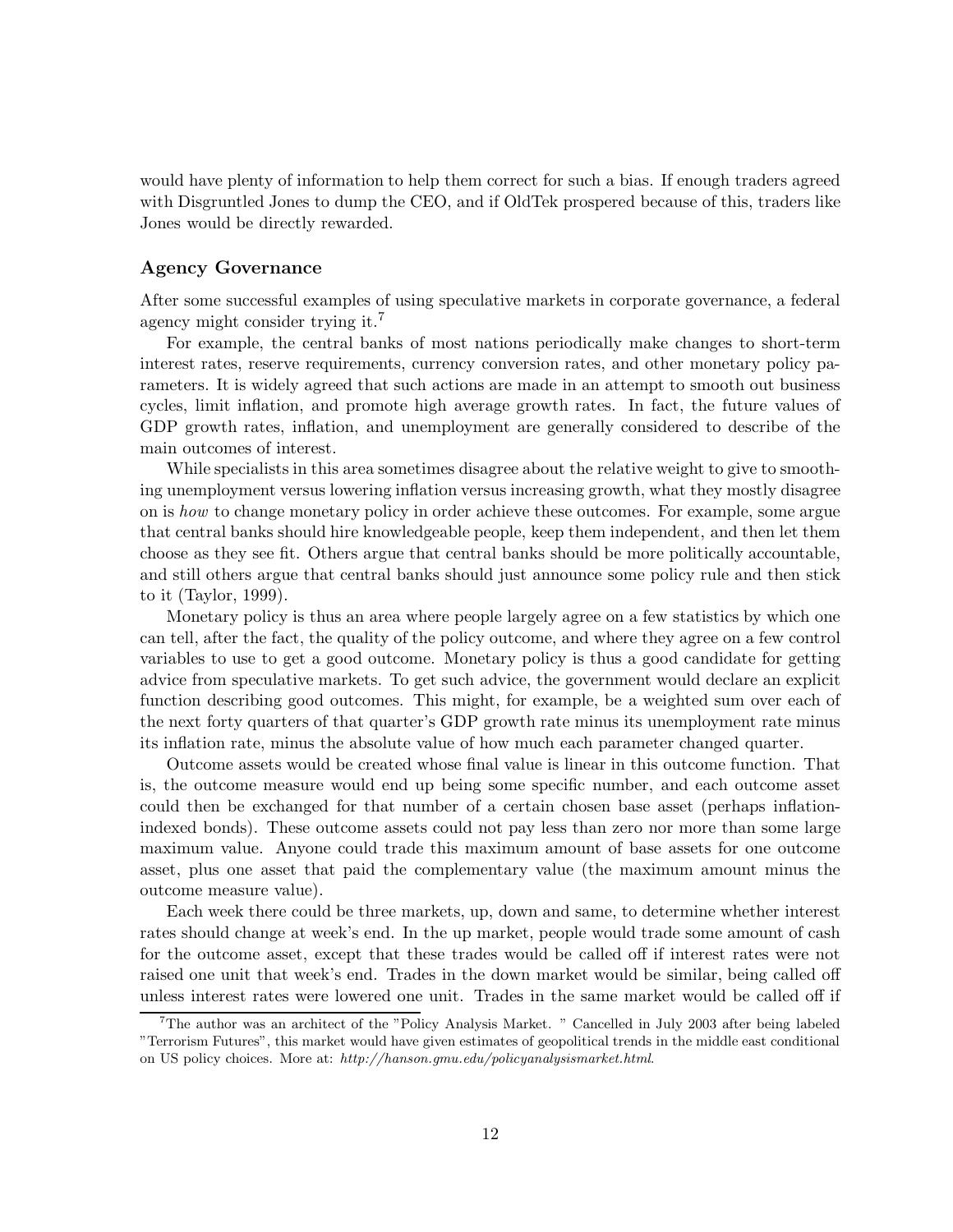either change was made. If either the up or the down market had a consistently higher price over that week than the same market, interest rates would be raised or lowered accordingly.

Information about the state of the economy that is now given privately to monetary officials could instead be made public, and hence available to market speculators. Monetary experts would have to persuade market speculators to influence monetary decisions. And market speculators would have to decide which, if any, of these experts to believe.

#### National Governance

Once some government agencies were successful in getting decision advice from speculative markets, a nation might consider changing its constitution to put such markets at the core of its form of government. With such a government, we would vote on values, but bet on beliefs. The job of elected representatives would be limited to defining and overseeing an after the fact measurement of  $GDP +$ , a measure of national welfare.

At any one time there would be a market estimating GDP+ given the status quo Q of no policy change. There would be some official process for proposing new policies, perhaps involving a proposal fee. And for each new proposal  $N$  there would be a market estimating GDP+ if that proposal were adopted. The basic rule of government would then be:

When an approved betting market clearly estimates that a proposed policy would increase expected GDP+  $(E[W|N] > E[W|Q])$ , that proposal immediately becomes law.

Democracy would still say what we want, but betting markets would now say how to get it.

A very simple definition of GDP+ would be a few percent annually discounted average (over the indefinite future) of the square root of GDP each period. A not quite as simple GDP+ definition would substitute a sum over various subgroups of the square root of a GDP assigned to that subgroup. Subgroups might be defined geographically, ethnically, and by age and income. (Varying the group weights might induce various types of affirmative action or discrimination policies.) A more complex GDP+ could include measures of lifespan, leisure, environmental quality, cultural prowess, and happiness.

One might also want to include consequences for foreigners and animals in a national welfare function. In fact, treaties between nations might take the form of each nation agreeing to explicitly giving the other nation's welfare function some particular weight in its own welfare function. Finally, some of the most difficult choices in defining welfare may well be how to treat changes in national population due to births, immigration, and emigration.<sup>8</sup>

In addition to defining GDP+, we would have to choose some base asset in which payoffs are denominated. (The "base asset" in "Pays \$1 if B" is the asset \$1.) This base asset should have competitive returns over the long term, if people are to hold them over the long term. Longterm inflation-indexed government bonds or shares of broad stock index funds are reasonable choices. The national welfare assets traded would then be of the form "Pays GDP+ units of the base asset." So if the base asset were index fund shares, then once GDP+ was determined to be 0.127, each welfare asset could be exchanged for 0.127 index fund shares.

<sup>&</sup>lt;sup>8</sup>We might, for example, give a  $10\%$  relative weight to any person anywhere, and a  $50\%$  weight to our allies, possible children, and likely immigrants and emigrants.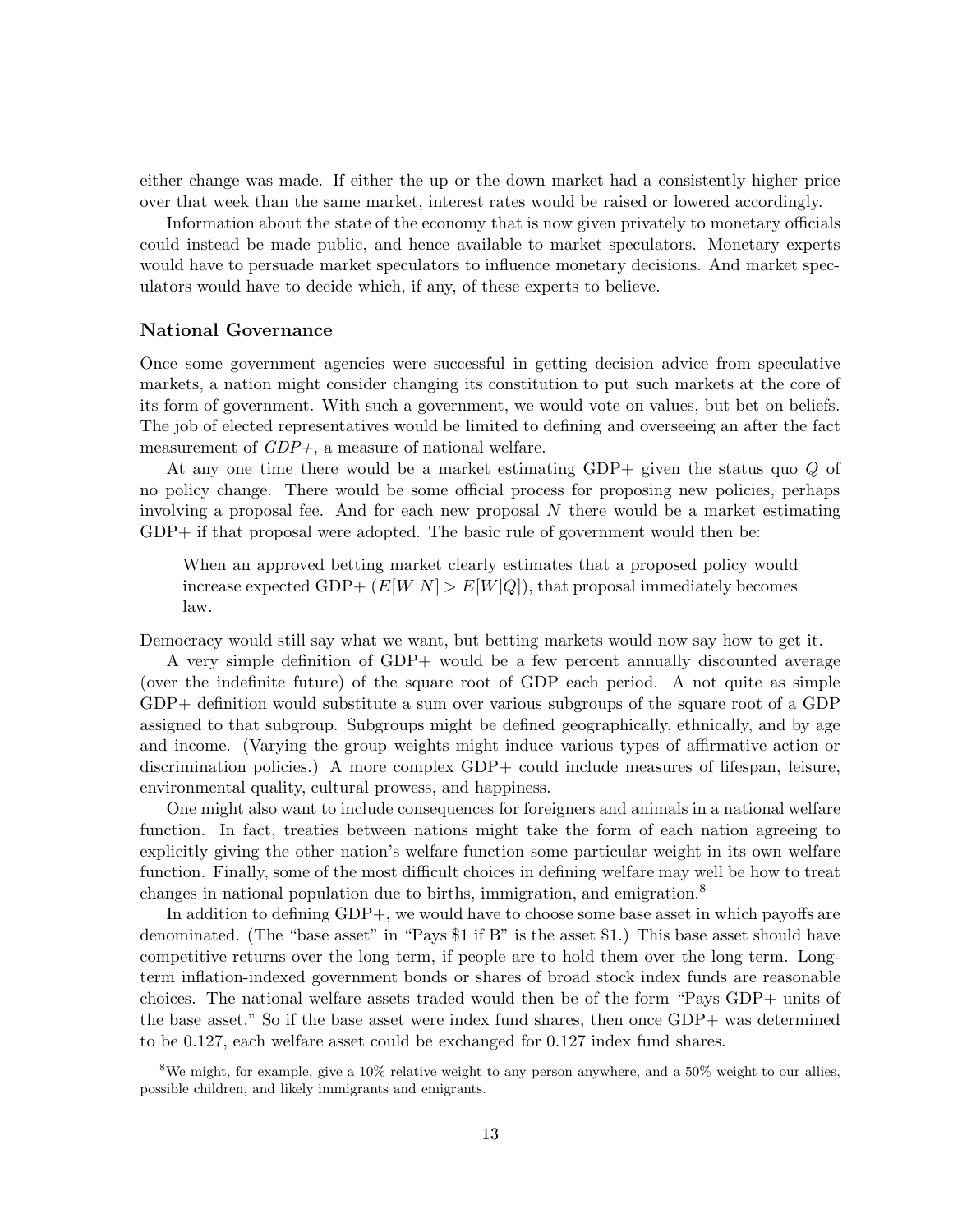# Design Issues

Many ideas that seem promising at first glance seem less so after one considers more details. Let us therefore, in engineering fashion, try to identify and briefly discuss thirty-three design issues, each expressed as an objection to this overall approach. After this we will present a more detailed proposal for a form of government.

# Maybe Low Information Is Not Democracy's Major Failing

What if democracy's biggest problem were not its ability to aggregate information, but some other problem, such as a coordination or commitment failure, or preventing the government from being overthrown? If so, this new form of government might still be attractive if it did not make this bigger problem much worse, and if it were compatible with whatever reforms could reduce this bigger problem. We would still 'vote on values," and so we could change this democratic component to adjust for other problems. For example, some governments might face the problem of paying off powerful groups who could otherwise overthrow the government. Instead of paying them off via direct financial payments or pork barrel programs, we might pay them off by raising the welfare weight on outcomes they favor.

# Democracy Might Become Unstable

In theory, democracies seem subject to policy instability, or "cycling," since for any policy there is typically another policy that some majority favors. This does not seem to be a large problem in practice (Tullock, 1981), but this may be in part due to voter ignorance, as some theories suggest (Hanson, 1997). If so, this proposal might make instability worse, by better informing voters.

This might be a reason to lean toward more stable democratic institutions. We might prefer one or more large decentralized legislatures whose members have staggered terms, and we might shy away from powerful presidents or proportional representation systems in which coalitions rule as a group. If values change more slowly than beliefs about policy consequences, and if less expertize is required to make value judgments, then the democratic part of this form of government might reasonably be allowed to be slower and less expert than today.

# People Prefer Their Comfortable Illusions

Many people may enjoy their illusions about politics and policy. If so, we might hurt them if we forced them to forgo such illusions via better information aggregation. Fortunately, voters need not be directly confronted with speculator beliefs. The prices that determine policy need not directly explain speculators' reasoning, and news media that catered to viewers with cherished illusions could avoid explaining this reasoning. Even today, media often avoid telling viewers distasteful details about how legislative sausage is made.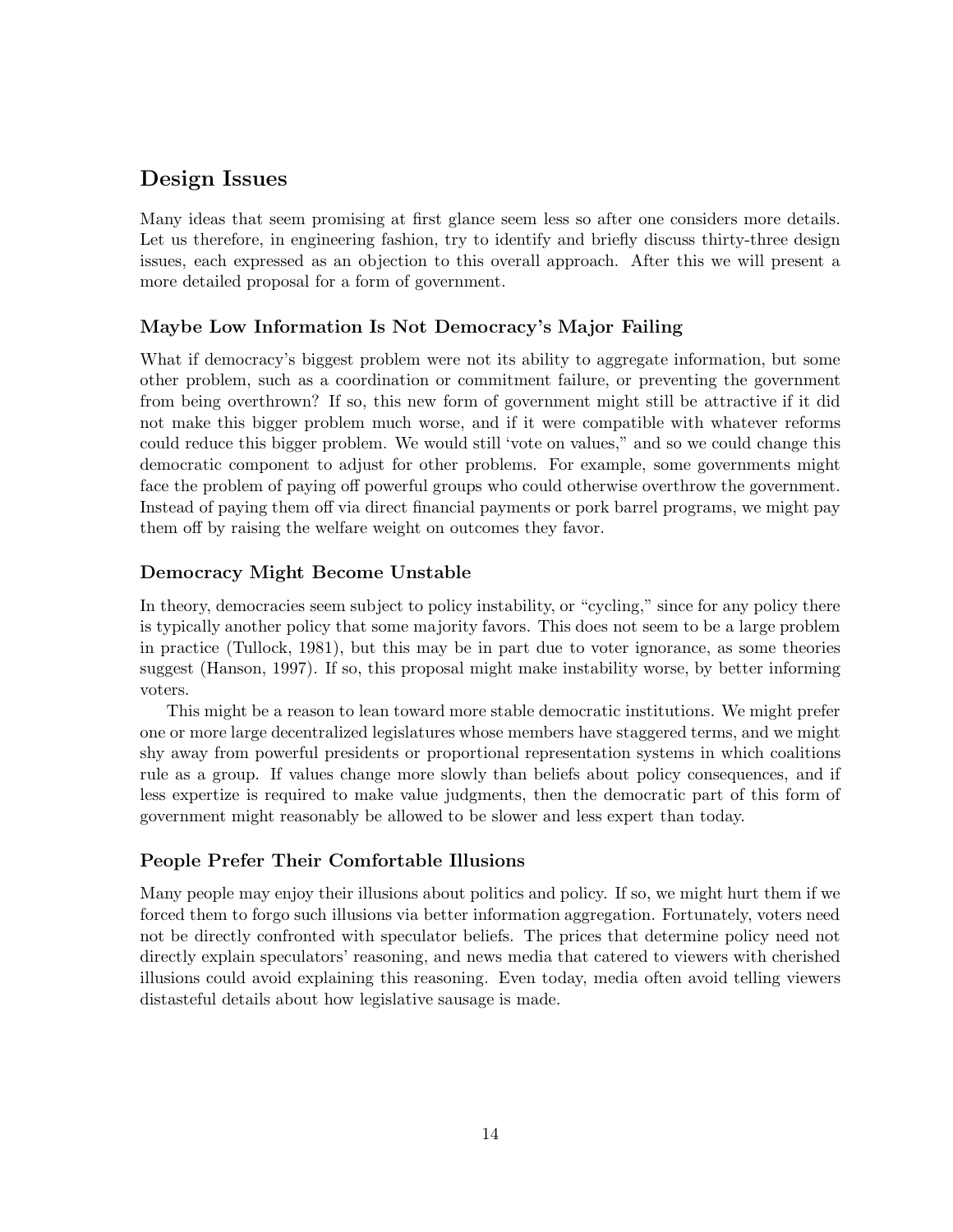## We Should Appeal To Higher Motives Than Money

If we could reliably pay off bets in "higher" forms of value, we might want to do so. We want to induce people to tell us what they know, and as a reward we need to offer them something that we can reliably produce, can distribute in controlled amounts, and know that most people value. Only some form of money now seems to satisfy these requirements. "Play" money might be used, if enough people valued it as bragging rights.

#### A Market-Based Approach Is Biased In Favor of Markets

Even though the mechanism of "betting on beliefs" is market-based, it need not favor markets. It could in principle result in anything from an extreme socialism to an extreme minarchy, depending on what legislators say they want, and on what speculators think will achieve those goals. We do need there to be some community of speculators who have assets they are free to bet, and we need some extra benefits to accrue to those who win their bets. These benefits need not be large, however, nor need the community of speculators be large.

There is an old Marxists saying, "A capitalist will sell you the rope to hang him with." Market speculators who were rich and selfish could easily approve policies that greatly hurt the rich. If such speculators believed that such polices would best achieve national welfare, then betting for these policies would be the best way for each speculator to be as rich as possible, given whatever policies are approved. Each speculator typically has little influence over policy in general, but has far more influence over his personal betting wins or losses. This proposed form of government should thus appeal to those who can accept the values democracy would favor, and who think that speculators would agree with their assessment of how to best promote such values.

### People Would Reveal Less And Lie More

Perhaps many people now often reveal their politically relevant information, and refrain from lying about such topics, because they feel it is their civic duty to do so. If related betting markets became available, and if civic duty were fragile, then such people might be tempted to keep quiet or lie about their information, in order to benefit from related bets. Perhaps info shared via bets would not make up for lost info in spoken words.

Those who feel that civic duty makes them speak honestly about politics are often selfdeceived, however. Not only can betting markets discourage such self-deception, but once people run out of ways to bet on their secrets, they should want to reveal those secrets and persuade other speculators to believe them, so that they can reverse their earlier trades for a profit. If secret-holders never think they have run out of ways to bet on their secrets, this may be a problem. But even so, the studies mentioned earlier showing speculative markets beating other institutions suggest that other institutions often have worse problems.

### Time-Inconsistency Might Be A Problem

The inability to commit has been identified as a major reason, in theory and some practice, for government failures (Levy & Spiller, 1994; Besley & Coate, 1998). The basic rule of gov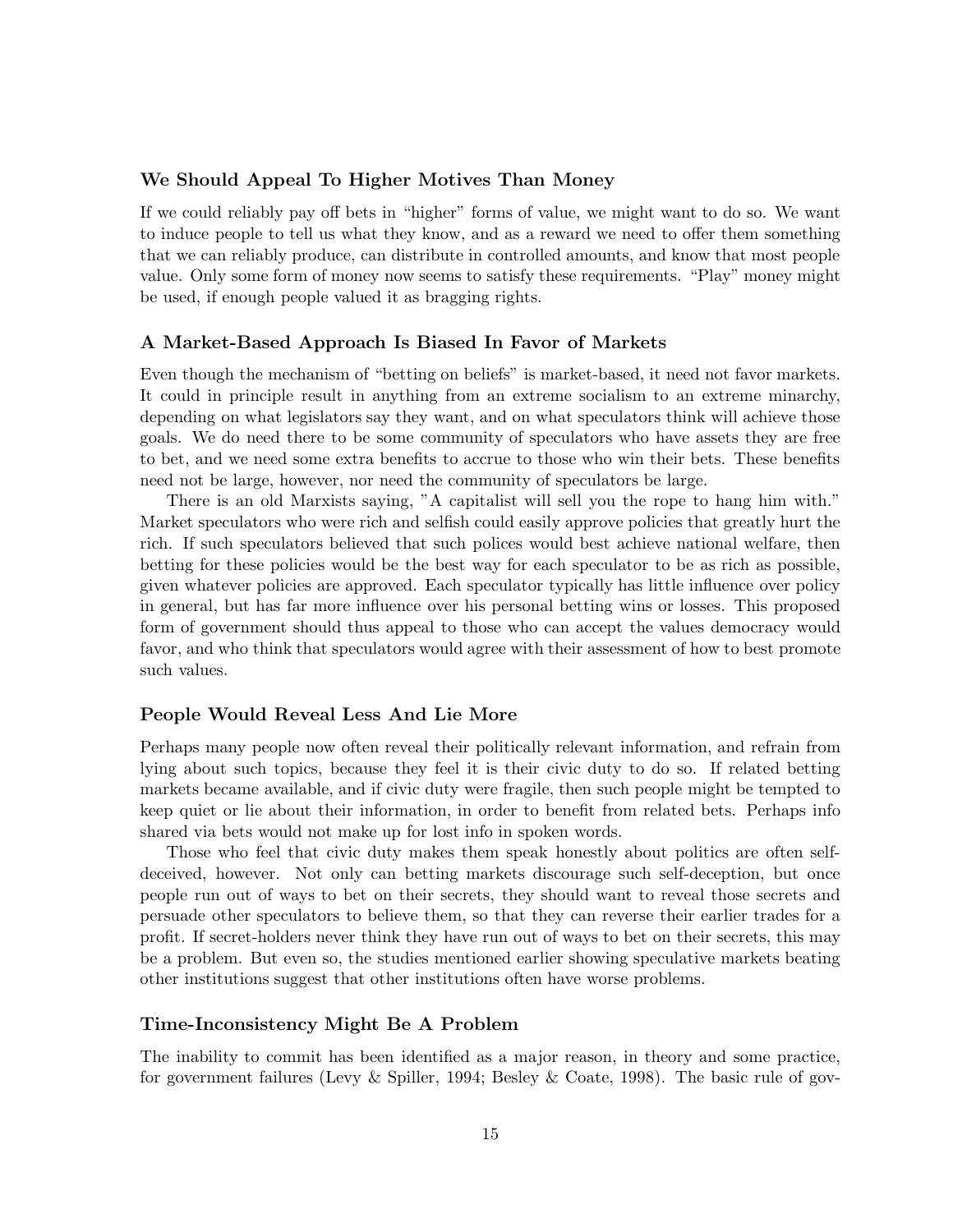ernment described above does not overcome this problem, but it also does not obviously make this problem any worse. So perhaps we should continue with the current approach, which is to mostly only allow governments to commit if they can arrange to do so themselves, such as via transaction costs, posting bonds, external reputation, or other external institutions. Any advantages from creating more direct ways to avoid time inconsistency problems must be weighed against the problem of allowing earlier generations to take more advantage of later generations.

## Expressive Voting Could Still Cause Problems

Voters often seem to vote expressively, i.e., to care less about the policies their votes may influence than about how their votes will make them look and feel (Brennan & Lomasky, 1993). Voters may, for example, want to show they are tough or that they care, and they may want to have people they like represent them. These may be worthwhile goals, but policy choices can suffer as a result. By limiting democracy primarily to values, we would presumably focus voters more on expressing their values, rather than their beliefs. It is not clear why this would make expressive voting more of a problem overall.

## The Rich Would Get More Influence

The rich have more influence in most every area of life, including politics in every known political system. After all, the point of being rich is to be able to get more of whatever it is you want. If we do not want the rich to get as much as they do, let us tax them more, and they will not be as rich. Perhaps the concern here is that the rich should have proportionally less influence in politics than they do in other areas of life. But in this new form of government the rich have proportionally less influence in politics, if their relevant information is proportionally less, as seems likely. Betting markets are not opinion polls where the rich get more votes. The rich have more *potential* votes, but they will lose those votes if they use them without having proportionally more information. And the rich do not tend to throw their money away easily; those who do, do not stay rich very long. Also, we have the option to limit how much money each person can use to the market to trade on policy proposals.

## One Profits Little By Supporting Unlikely Proposals

Imagine that you thought well of some policy proposal, but that few people agreed with you. Because your opponents have consistently held down the market estimate of national welfare given your proposal, your proposal has never been tried. In your eyes it seems unfair that you have never been rewarded, and they have never been punished, for your being right. Of course from each trader's point of view there should always be some chance each proposal will be adopted, since other traders might jump in and support it before the deadline. (And the smaller the chances of the proposal passing, the cheaper it might be to try this.) So there is always some possible reward from trading on unlikely proposals, though with finite transaction costs this incentive might not be enough.

Every known political system has a similar problem. Supporters of contrarian proposals might first try them out on smaller scales, perhaps by getting other speculators to allow local regimes where such proposals can be tried. Also, the insights that tell you why your proposal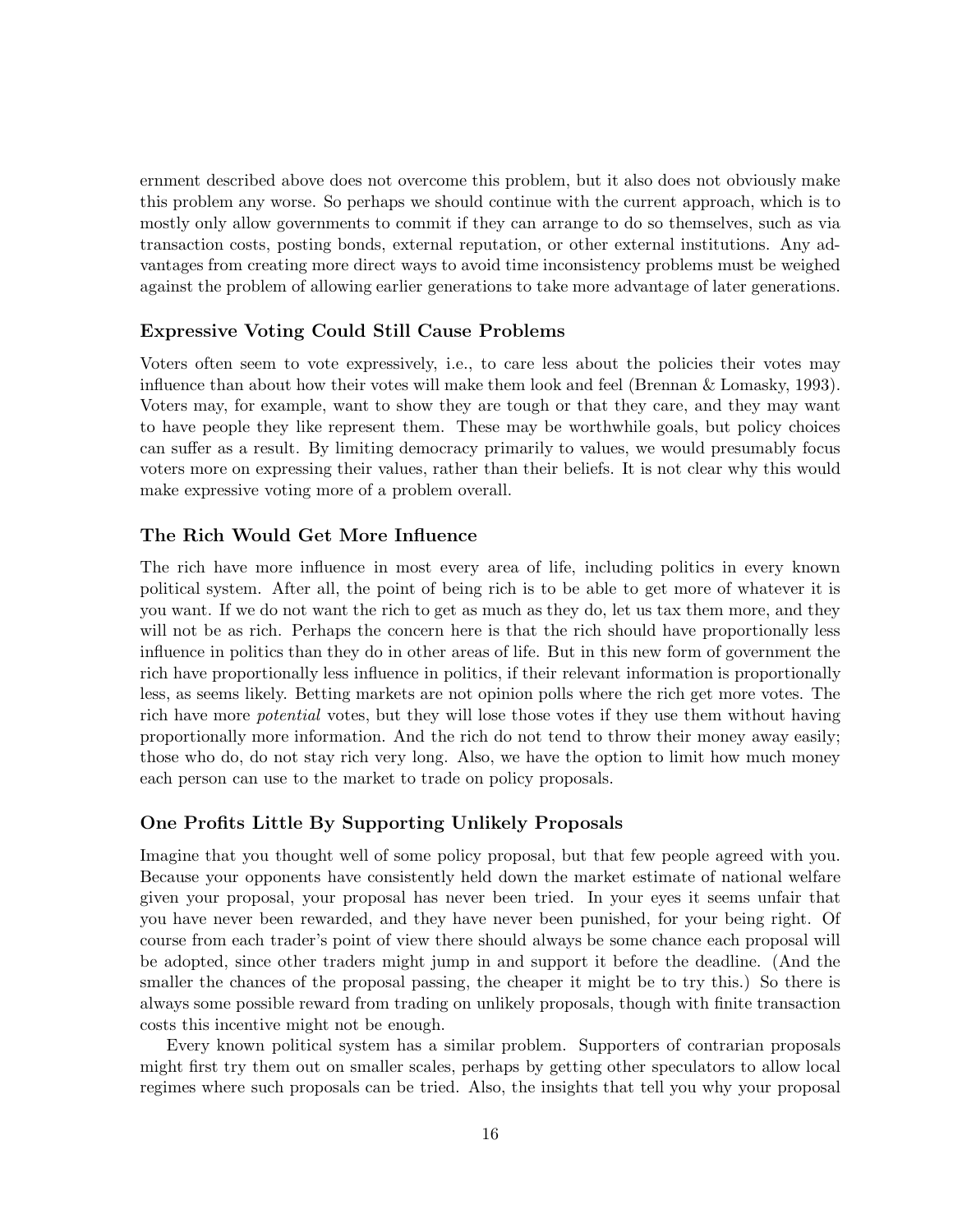is good might be useful in predicting the consequences of proposals that are actually adopted. If so, you might first bet to convince others of your insights, then convince them to support your proposal.

## Markets Might Be Too Thin To Make Good Estimates

The proposal here is to use market prices to change the status quo. So if some markets failed to exist, the worst that could happen would a failure to change the status quo when it should change. Very "thin" markets, however, with few traders and noisy prices, might possibly cause harm by accidentally seeming to clearly favor a bad proposal. This might be a good reason to use a conservative definition of whether a market "clearly" favors a proposal.

A market that influences important policies, however, simply cannot be very thin (Hanson & Oprea, 2004). After all, if a very thin market were to influence policy, interested parties could pay very little to move the price and favorably influence policy. If interested parties on both sides were similarly funded, their combined trades would thicken the market. Alternatively, if one side were willing to spend much more, then speculators who knew this fact could make easy profits by trading against that better funded side, again thickening the market. So either way, the market would not end up thin.

## Bad Guys Might Pay To Add Noise

Some of our policies effect foreign nations, and so the markets that estimate the consequences of such policies might be tempting targets for foreign agents. Even if they couldn't bias the estimates in their favor on average, couldn't foreign agents just trade randomly and so reduce our ability to estimate the consequences of our policies? The thicker such markets were, the more it would this strategy would cost. And in fact if speculators anticipated such attempts, adding more noise should make prices *more* accurate. This is a general feature of speculative markets; all else equal, more"noise" traders, who trade for reasons other than having information about the asset, make prices more accurate. Other speculators scale up their trades and their information gathering efforts.

#### One Rich Fool Could Do Great Damage

Even Bill Gates, the richest person alive today, has only a small amount of wealth compared to that available to all market speculators. So if most speculators were confident that Bill Gates were wrong about some market estimate, even Bill Gates could not substantially change that estimate. If Gates pushed the price one way, all those speculators would, by trading, push it right back. More likely, however, speculators would allow Gates to move the price some because they reasonably suspect that he had access to relevant information. Given his successes, this would not be an unreasonable assumption.

## People Could Buy Policy Via Trades

If prices determined policy, and if trades move prices, then could someone buy a favorable policy just by making the right trades? No; a new trade typically moves prices because other traders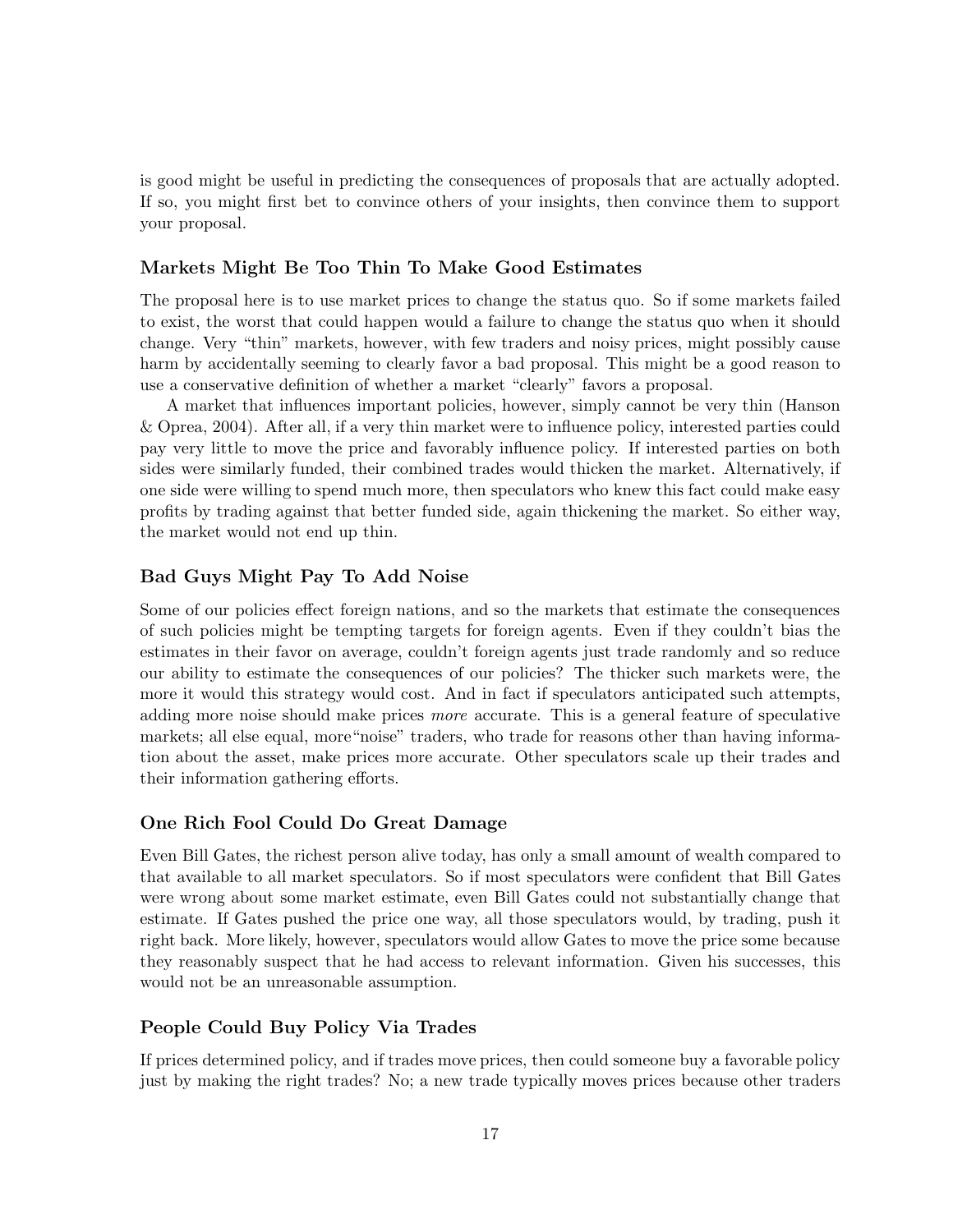suspect that this new trader has new information. When other traders with deep pockets can clearly observe that a particular person is trading for non-information reasons, such traders will not allow the price to change. These non-information reasons can include entertainment, idiocy, needing to cash out, and wanting to manipulate the price. The same thing happens if other traders cannot observe which trades being made by such "noise traders," but know the total quantity and direction of noise trades. If traders can predict a bias, they can and will correct for it.

If other traders are sure that a certain trader has relevant information, they will let him move the price, and will try to not trade against him. A manipulator can thus only influence the price if other traders both think he might have relevant information, and if they are unsure about the sign and strength of manipulation motives. Here other traders will respond to an average of an informed trader and a simple manipulator. Thus on average interested parties cannot bias the price; they can at worst only add noise.

Sometimes observers will under-estimate how badly a manipulator wants to raise the price, and this will allow him to raise the price. But such cases should be exactly balanced by other cases where observers over -estimate how badly he wants to raise the price, which lowers the price. Furthermore, noise traders who lose their bets on average attract speculators to study this topic more carefully. In fact, when other traders have deep enough pockets, prices in markets with more manipulators (or more noise traders of any kind) should be no less accurate, and can be *more* accurate! This is the implication of standard theory (Hanson  $\&$  Oprea, 2004), and has been verified in laboratory experiments (Hanson, Oprea, & Porter, 2006; Oprea, Porter, Hibbert, Hanson, & Tila, 2007), and in field (Camerer, 1998; Wolfers & Zitzewitz, 2004).

For example, interested insiders who happen to have an unusually strong desire to raise the market estimate of a certain stadium's profitability might succeed. But if so some other stadium's estimate would be reduced because their insiders happened to have an unusually weak desire to raise that profitability estimate. And the existence of such insiders would attract more speculators to study stadium profitability.

### We Need To Verify If A Proposal Was Implemented

To implement a rule requiring market-approved proposals to be adopted, we want it to be clear whether approved proposals have in fact been adopted. This includes being clear about what old policies each new policy would invalidate. After all, it is hard to enforce ambiguous laws. It seems sufficient, however, to treat proposals like contracts, in the sense of being responsible for saying how to resolve such ambiguities. A contract can specify its rules of interpretation or the arbitrator who should do the interpretation, and contract law can lie in the background to fill in remaining ambiguities. Similarly, official policy proposals could specify their interpretation regime as well as who would do the interpreting.

If it were not clear to speculators how a proposal would be interpreted, such speculators would have to average over likely interpretations in estimating the consequences of such policies. An unclear proposal might be a sloppy but sincere attempt to improve national welfare, or an insincere attempt to slip in policies that would not be approved if proposed clearly.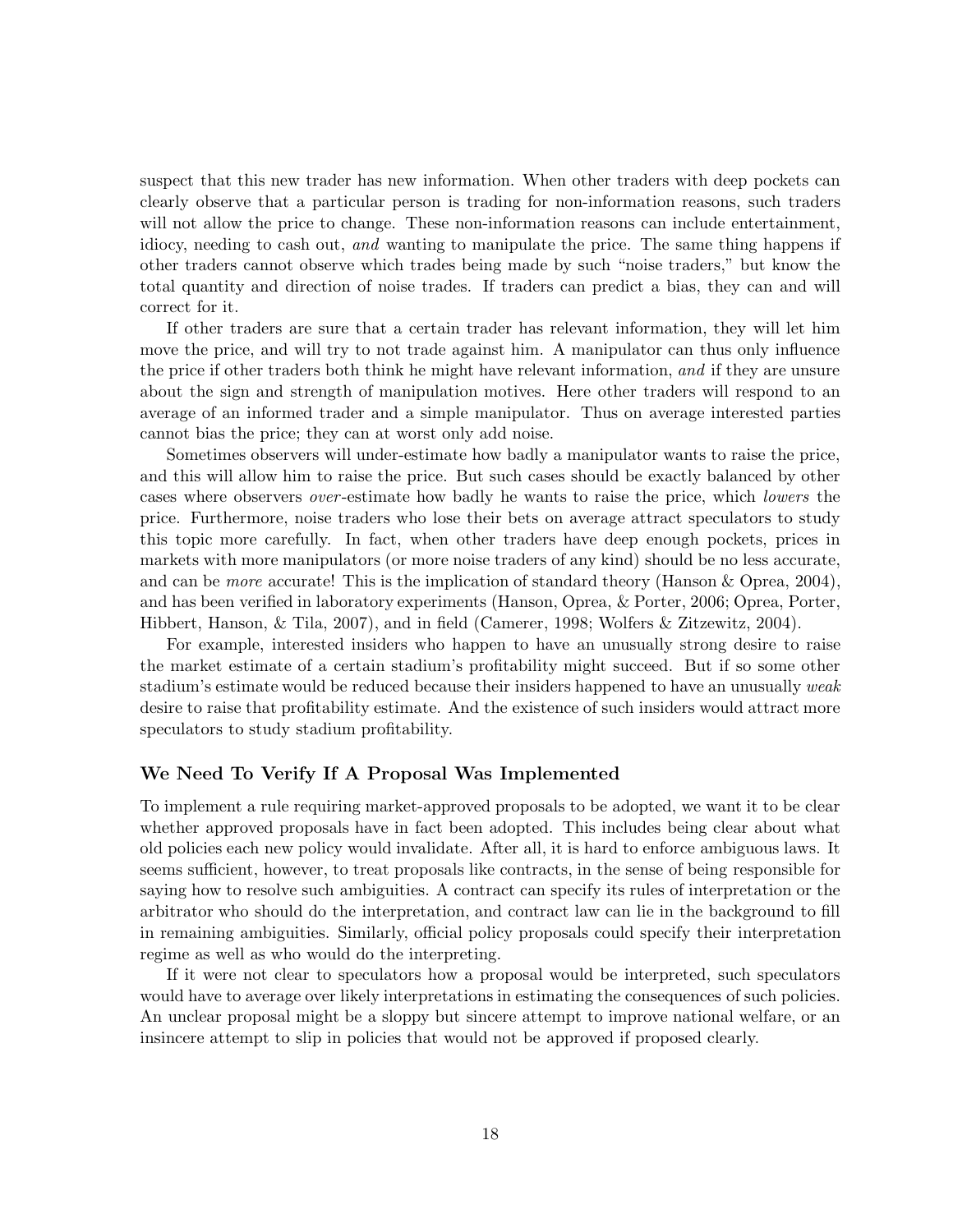#### People Could Do Harm to Win Bets

Insurance companies worry about people deliberately setting fires to collect fire insurance, or killing their spouses to collect life insurance. In principle, public corporations should also worry about people selling their stock short and then damaging their factory or delivered product. This latter scenario is almost never a problem, however. Suspicions about the Tylenol poisonings case and the World Trade Center attacks were never substantiated. The closest example I can find is Roger Duronio, a PaineWebber employee who in 2002 set off a logic bomb in one thousand company computers after investing \$20,000 in options betting that the stock price would fall. The damage totaled \$3 million, but system redundancy prevented any loss of data, the stock price did not fall, and Duronio was soon caught.(Geller, 2002) Apparently, few people can substantially damage an entire company, and they are easy enough to monitor. Criminals with an ability to harm seem to prefer simple extortion, as in protection rackets.

Not only is the ability to damage national welfare even rarer than the ability to damage a corporation, but there are already many speculative markets where people could profit enormously from such an ability. Furthermore, damaging actions should only favor market evaluations of a particular policy proposal if speculators expect that such damaging actions are more likely if the proposal is not implemented. Thus in order to bias a decision via such damaging actions, one has to commit to substantially harming national welfare if the decision goes one way, but not if the decision goes another way, and either have deep financial pockets to bet on this, or credibly convince deep-pocket speculators that you had so committed yourself. This seems an unlikely scenario.

## Welfare Measurement Might Be Corrupted

In business, the more that rides on a measurement the more one must work to avoid measurement corruption. If you're going to reward your sales staff based on how happy customers say they are, for example, it is best not to have the sales staff manage the customer happiness survey. The former Soviet Union was full of examples of bad business measures, such as the proverbial factory that was rewarded for the tons of nails it produced, which then produced a few enormous nails. However, a great deal now rides on GDP measurements, yet most rich countries seem to have limited corruption in long-term GDP measurements to tolerable levels. Also, many businesses seem to have found ways to limit corruption in measuring many important business statistics. One robust approach is redundancy; several different agencies could collect similar data and process it in similar ways, with the official estimate being the median agency estimate.

The straightforward way to profit from an ability to change a measurement would be to artificially raise or lower that measurement, after one had bet that this change would happen. In order to bias a decision, however, you would have to also commit to substantially changing an important contribution to measured national welfare if a decision went one way, but not if a decision went another way, and either have deep financial pockets or convince deep-pocket speculators that you had so committed, without revealing your corruption to enforcers. This seems an unlikely scenario.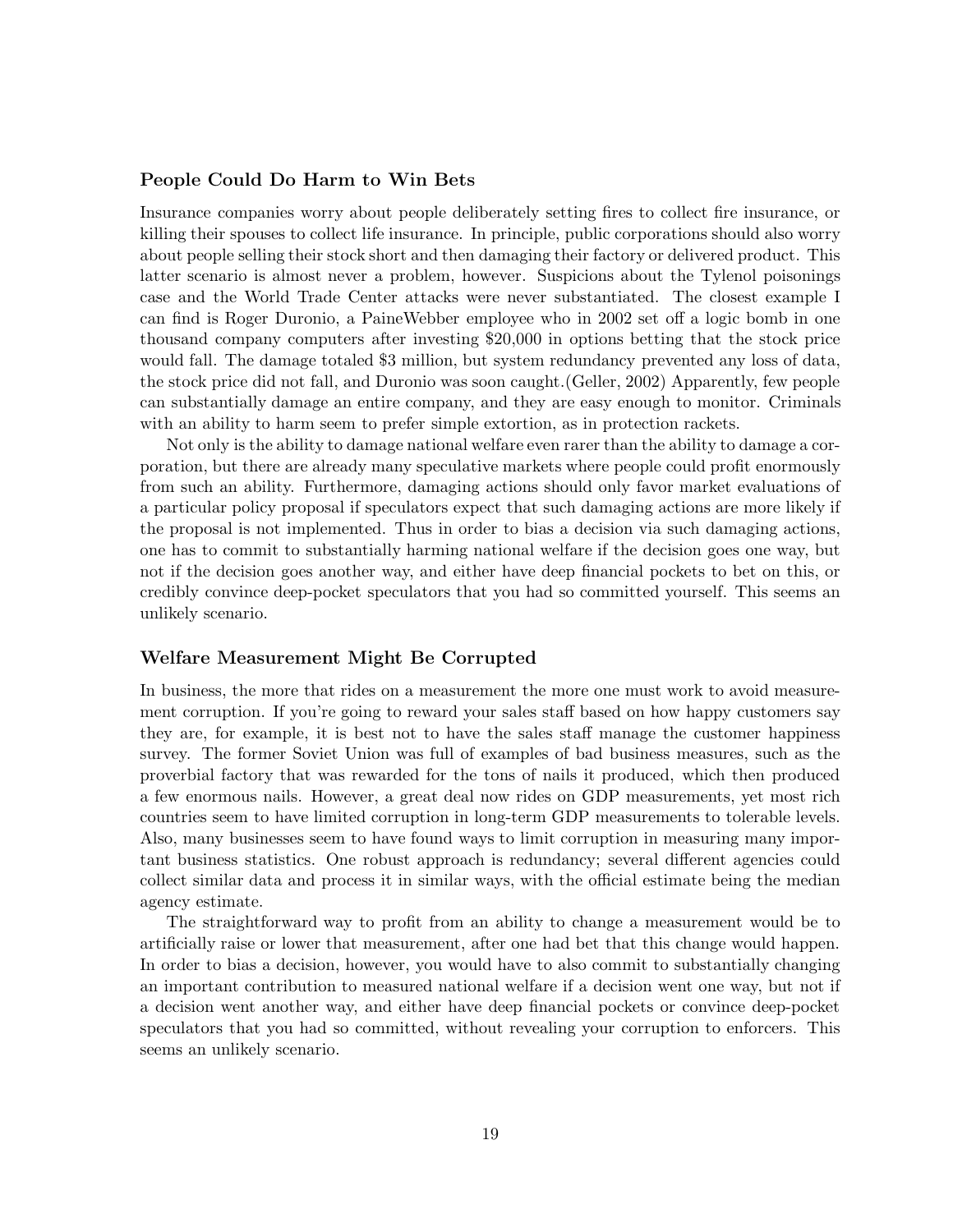## A Policy Might Influence How Welfare Is Measured

If speculators expected a policy to raise estimates of national welfare by influencing how welfare is measured, rather than by influencing real welfare, they still would approve that policy. It is therefore important that welfare measurement be a relatively independent process. Markets should therefore not be allowed to approve proposals that substantially change how welfare is measured. Similarly, we should be wary of allowing markets to change policies that change the political process that leads to changes in the welfare definition.

A treaty between two nations might, among other things, include a provision where each nation gives the other nation's outcomes more weight in its own national welfare definition. But if we asked speculative markets to evaluate such a treaty, we would be allowing markets to influence welfare definitions. We might thus prefer to separate such treaties into two components, one approved by markets, and a welfare definition change approved by the "vote on values" side of government.

## Policies Might Be Encoded In The Welfare Definition

Elected representatives could in principle directly get whatever decisions they wanted by encoding them in the definition of welfare. For example, if they wanted a certain road built, they might put a term in the welfare definition that takes on a large positive value if the road is built as specified, and zero otherwise. Speculators would then have to agree that building the road would raise expected national welfare. To avoid this, courts might be empowered to enforce a rule against such rigged welfare definitions, just as courts now enforce the rule that tax laws cannot too directly single out a particular person for higher taxes. But more generally we might have to rely on the public to consider such welfare terms as scandalous. At worst, this new form of government would just have reverted to our something like familiar democracy.

## Most Decisions Can Not Detectably Impact Welfare

Speculative markets do not create infinitely precise prices, since many random contingencies influence exactly who trades what when. To avoid letting such factors excessively influence policy, we can require that markets "clearly" favor a proposal over the status quo, via consistently higher prices over a substantial period of time. But then how could small changes ever be approved? The answer is that many small changes added together can have large impact. For example, instead of proposing to build a particular stadium, one could propose a general policy saying how all stadium decisions will be made.

An interesting general policy would be to have laws "recurse," via derivative legal regimes with more focused welfare measures. So a general stadium policy might be approved at a basic level which says to approve any proposed stadium if markets estimate that it would increase some measure of regional welfare, stadium profitability, or an ex post cost-benefit calculation (Abramowicz, 2004). A stadium that would not noticeably effect national welfare may noticeably effect regional welfare. Similarly, a general defense policy might base defense decisions on the chances of deterring or winning a war.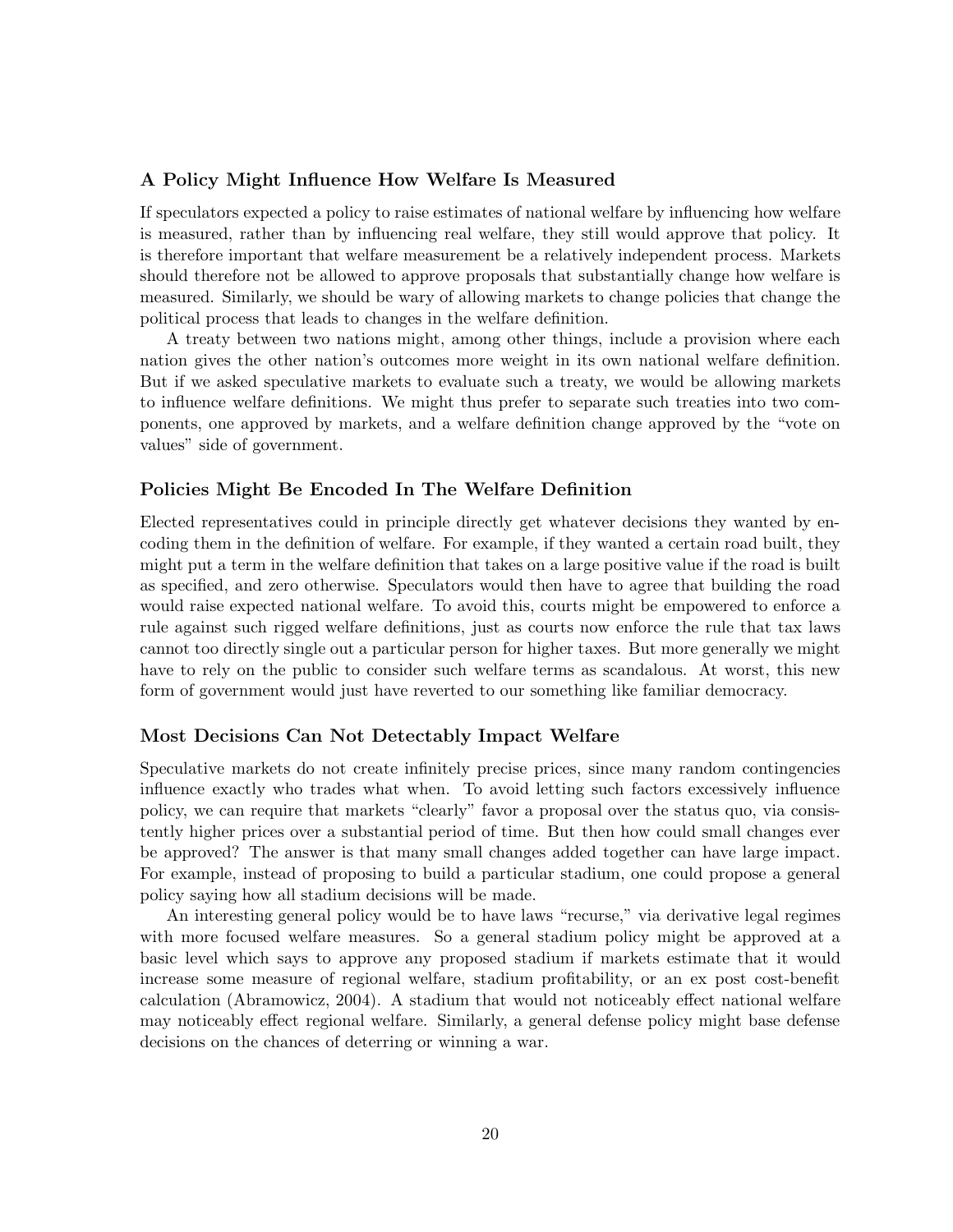## The Military Needs Secrecy, While Markets Are Public

This form of government allows public decisions, but does not require them. The general rule of government could be used to approve as a policy a regime in which military decisions are made in private. That private regime could be a recursion where only certain people could see prices and trade, or it could be any other institution that speculators expect to produce good military policy. We would still allow ordinary speculators to override general military policy in any specific case where they estimate that doing so would substantially raise national welfare. In such cases, speculators would take into account the fact that such overrides would be public, and therefore known to potential enemies. If they still approved the policy, it would be because they estimated the secrecy loss to be outweighed by some greater gain.

## We Must Define When A Market "Clearly" Estimates

There are many detail questions about how exactly to implement the betting markets. What kind of "cash" do people bet, who can issue betting assets, and what marketplaces count for setting prices? What information about offers and trades is made public? Who can trade in these markets, and how much money can they each bring in? Who can make proposals, and is there a fee to make proposals or a reward for approved proposals? How large a price difference lasting for how long is a "clear" price difference? Are market trades taxed or subsidized? What are the maximum and minimum national welfare values?

The recursion approach mentioned above can deal with many of these detail questions. The most basic rule of government could be very conservative, only approving changes that get very clear support from very trusted participants. Then within that framework, people could propose as policies particular less conservative regimes. So, for example, if the basic rule required that price differences must last a year to be "clear," under that rule speculators could approve a policy which declared approval for all policies chosen by a certain new regime where price differences need only last one week. Once a year had passed, so the basic regime could approve this new general policy, from then on only a week would be needed to approve new policies. And later if a week seemed too short, a new bill at the basic level might cancel the one week regime and replace it with a two week regime. If there ends up being a clearly best way to answer these questions, different fundamental conservative rules might result in nearly the same in-practice rules.

#### This Ignores The Cost of Considering Proposals

If one always adopts proposals that would raise welfare conditional on adopting them, one ignores the cost of evaluating proposals. There are real costs for people to continually pay attention to new proposals, watching for ones that might threaten their interests. But when speculators estimate the benefits of a proposal conditional on adopting it, versus not adopting it, they ignore this cost of evaluating the proposal, since this cost will have already been incurred either way. If it were easy for anyone to create a market that proposed a policy change, more good changes might result, but we would also all have to pay more attention to the proposal process.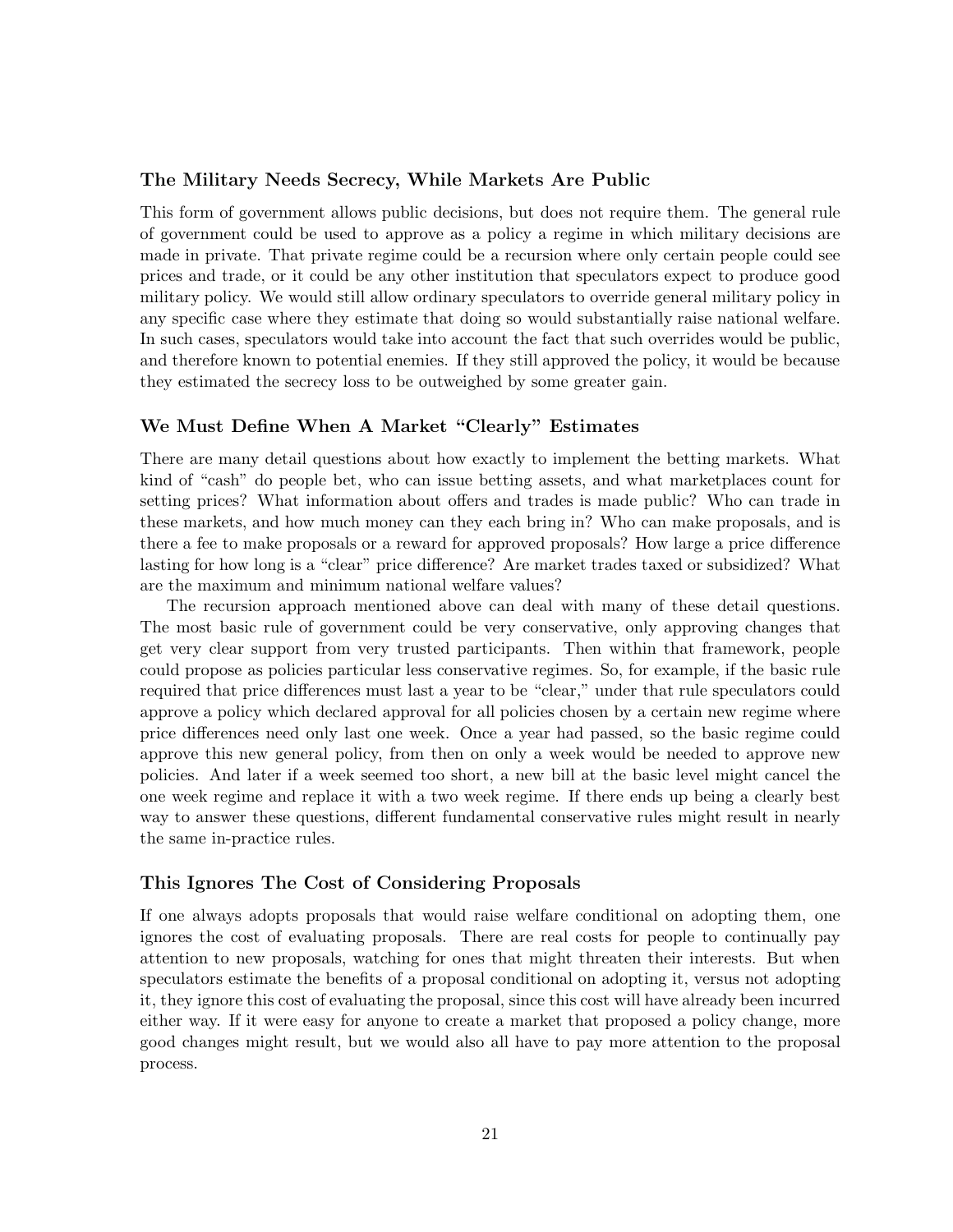To adjust the rate at which proposals are made, we could choose a fee that people must pay to make a proposal official. (This fee might be refunded, perhaps even at a reward multiple, if the proposal were accepted.) As described above, legal recursion could set this fee by having a high fee at the base level, and inviting the creation of regimes at other levels with lower fees. If the basic rule required a \$10 million fee for making a proposal official, then within this regime speculators might estimate that the additional changes that would result from lowering this fee to \$10 thousand would on average raise national welfare. In this case, speculators would approve as a policy a new regime which authorized proposals using this lower fee.

## You Might Not Catch Buggy Decisions Quickly Enough

If a bad decision were made due to bad information, then market decision advice should be reversed the moment speculators became aware of this fact, giving legal authority to reverse the bad decision. But what if a bad decision were instead due to a bug in the welfare function, i.e., an unintended consequence of oversimplifying some aspect of our values? To fix this kind of problem, the democratic part of this form of government would have to vote to change the welfare function. But this process might be too slow to avoid harm from bad decisions that are expensive to undo.

So far we have suggested that a proposal would be approved today if a market clearly estimated good consequences for welfare as it is defined today. To deal with this welfare bug problem, we could also allow such proposals to be vetoed if another market clearly estimated bad consequences for welfare as it will be defined in the future, say in one year. If someone then spotted a bug, they could bet that elected representatives would agree that it is a bug and fix it within one year. If speculators agreed, the proposal would not be implemented. This system might give more power to representatives who have private information about likely welfare definition changes. But this may be a reasonable price to pay to avoid bad decisions due to welfare definition bugs.

## This Is Too Big A Change All At Once

Speculators should take into account the negative costs of too quickly disrupting established processes when they estimate the consequences of each proposed policy change. This form of government sets up a rule for changing the status quo, but allows for any status quo and any rate of change. Thus a nation might keep its current political system and modify its constitution only to allow policy to change via speculative markets. Once a bill were passed declaring the first definition of welfare and the agencies responsible for measuring it, policy would change only as fast as speculators deemed appropriate for achieving welfare as so defined.

## Basic Rights and Freedoms Are Not Guaranteed

Rights and freedoms could be preserved by putting them directly into the welfare function. That is, the government might collect statistics regarding the number and types of violations of basic rights and freedoms, and the definition of national welfare might give a large negative weight to such outcomes. In addition, the constitution might empower courts to reject policies that violate certain stated rights.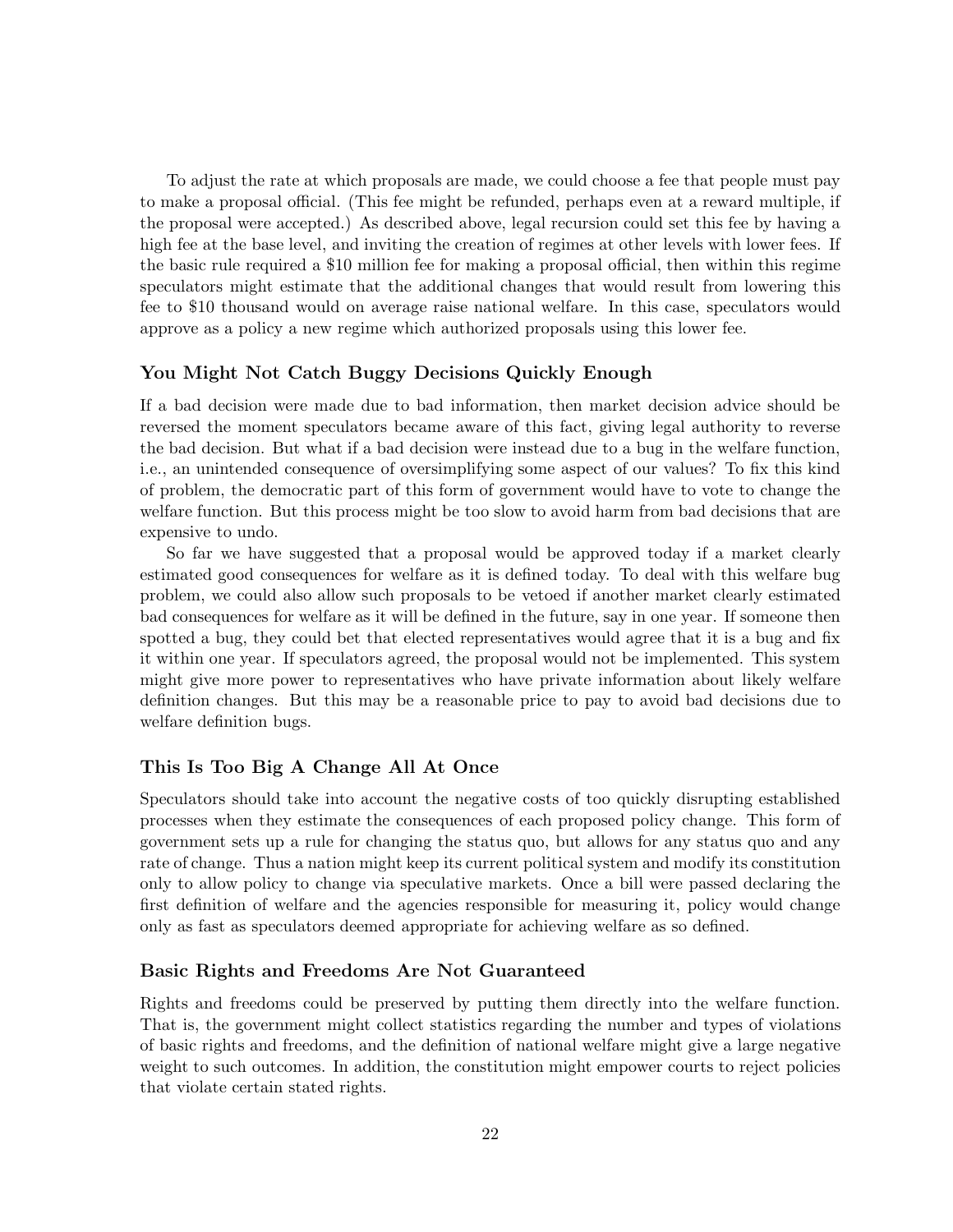## It Seems Hard To Make One Measure Encode All Our Values

The democracy part of government could build a welfare measure incrementally. They would start with say GDP, and then entertain proposals to change this measure. Those in favor of a change could point to choices, real or hypothetical, where the new definition seems to choose better than the current definition. Those opposed would then point to choices where the old definition seems to choose better than the new. Representatives would then decide which errors seemed the most tolerable.<sup>9</sup>

## Decisions Would Magnify Measurement Errors

Under this form of government, speculators should raise measured welfare as much as possible. This can be done not only by raising real welfare, but also by raising the positive error between measured and real welfare. The easier it is for policies to move those errors in a consistent direction, the more harm might be done by a crude welfare measure. Businesses and other institutions have long had to deal with related problems, however, including what incentives to give a CEO, a plant manager, a salesperson, a teacher, or a student. Measured performance always differs from real performance in some ways, and that difference can cause problems. But those problems do often seem to be manageable. Note also that a similar problem occurs with *any* way in which things learned from looking at crude welfare measures are allowed to influence policy. Any such influence on policy is also at risk of responding to, and increasing, welfare measurement error rather than real welfare.

#### Easy to Measure Values Would Be Over-Emphasized

A teacher who is rewarded only on the basis of student test scores may neglect aspects of teaching that do not much influence test scores. If other outcomes of teaching are important and hard to measure, it can be better to pay teachers a flat salary than to pay them only for outcomes that can be easily measured (Holmstrom & Milgrom, 1991). This new form of government might similarly cause harm if important things we valued did not contribute to national welfare as formally measured. And some things we value are certainly much harder to measure than others.

The similarly with the case of the teacher ends there, however. It is risk-aversion, together with exerting hidden effort, that makes teachers reluctant to be paid based on very noise measures of the real outcomes of interest. Market speculators, in contrast, are to a good approximation risk-neutral, and exert no relevant hidden effort when making estimates. There is therefore no reason for a national welfare measure not to include every factor that contributes substantially to real welfare, even if the best available measures of those factors are rather noisy.

<sup>9</sup>A different approach would be for elected representatives to pick a distribution over hypothetical test choices between national outcomes, instead of directly choosing a welfare function. Juries or the legislature would later have to make choices for a random subset of these hypothetical cases. Before this, private groups could then propose welfare functions, and the official welfare function at any one time would be the one that speculators estimated would give the smallest error rate on test choices. (This general approach was suggested by Peter McCluskey.)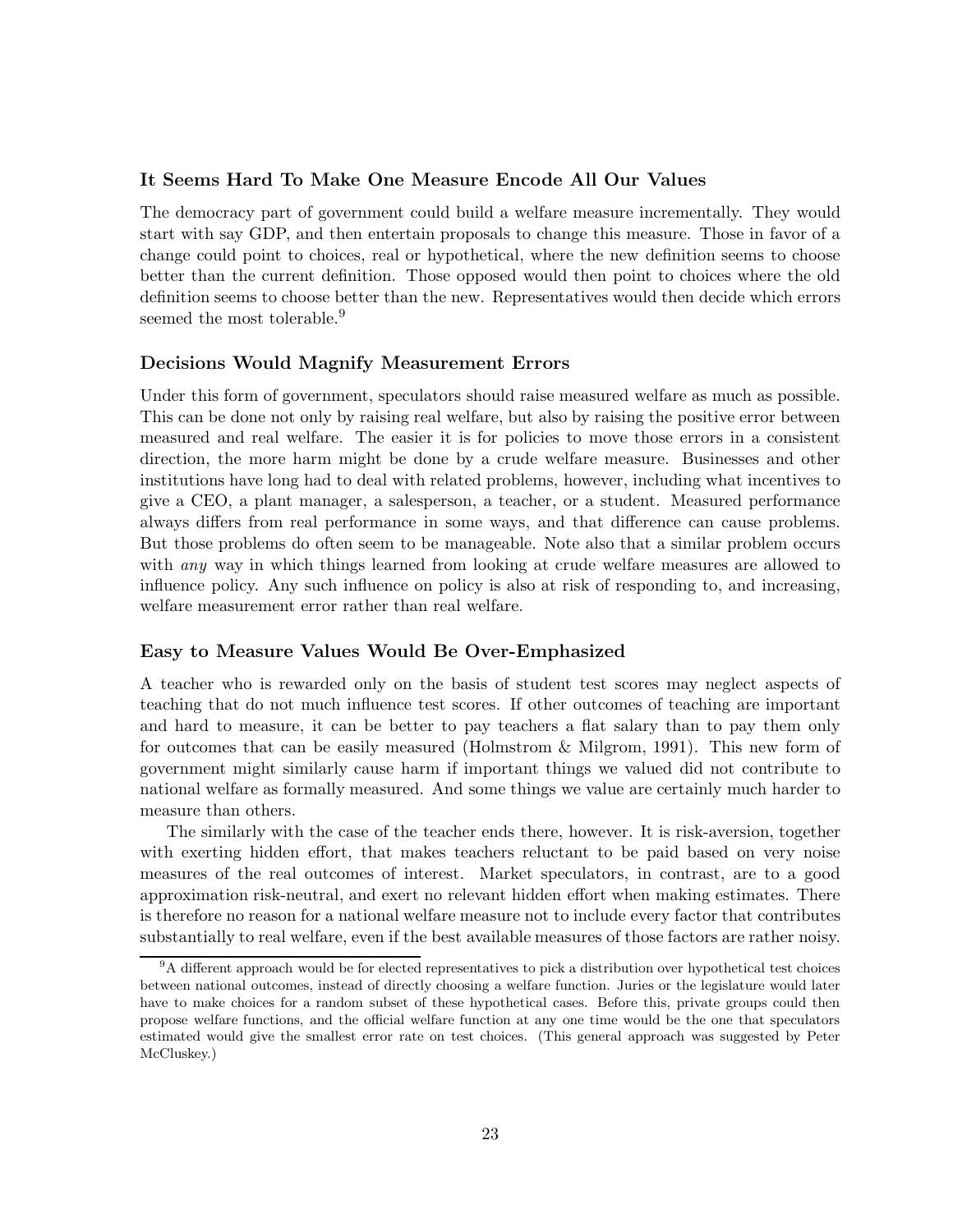For example, we might care about the beauty and comfort of our city centers beyond how such things contribute to city land values or tourism revenue. So we might create many independent commissions to rank the beauty and comfort of city centers around the world, and include a median commission ranking in a city's welfare measure.

## You Can Not Pay Off Bets If Earth Is Destroyed

Any betting market implicitly gives estimates that are conditional on that market continuing to function and pay off bets. Betting markets cannot therefore directly estimate how a proposed policy would effect the chances of "destruction," such as all known intelligent life being destroyed, or any other event that would prevent paying off the bets. We do care, however, about how our policies might effect the chance of such events.

If this bias were low enough, we might prefer the simplicity of ignoring it. If the bias might be high, however, we might prefer to expand the ex post measurement of national welfare to include estimates of the chances so far of various types of destruction, chances we have avoided but want to take into account. Welfare could then be a weighted average of welfare as we see it and welfare given various types of destruction, weighted by chances assigned to each type of destruction.

## But Infinity Never Arrives

The proposed initial welfare definition was a few percent annually discounted average of some annual welfare measure, such as square root GDP. This is an infinite sum, however, and so would require welfare-measuring-agencies to, ever year, measure and declare annual welfare not only according to the current definition, but also according to every previous definition ever used. An alternative would be to define total welfare as an average over annual welfares for, say, the next twenty years, plus some weight times welfare as it will be officially defined twenty years hence. Even easier, total welfare could now be defined as a combination of this year's annual welfare and total welfare as it will be defined next year.

#### Risk Premia Distort Estimates

Investments along one or perhaps a few dimensions of aggregate asset prices are paid a risk premium. This means that while asset prices should equal an expected value of the future asset prices, averaging over different possible states of the world, states in which future aggregate asset prices are high would be in effect given a lower weight than their probability would suggest. Ideally the definition of national welfare (and the base asset) would try to correct for this effect.

#### Correlation Is Not Causation

When you are in full control of a decision, standard decision theory tells you to make the choice that, according to your values and information, gives the best expected outcome conditional on your making that choice. If other people are watching you, however, then even if they exactly share your values they do *not* necessarily want you to make the choice that they estimate will give the best outcome conditional on your making that choice. This is because they have to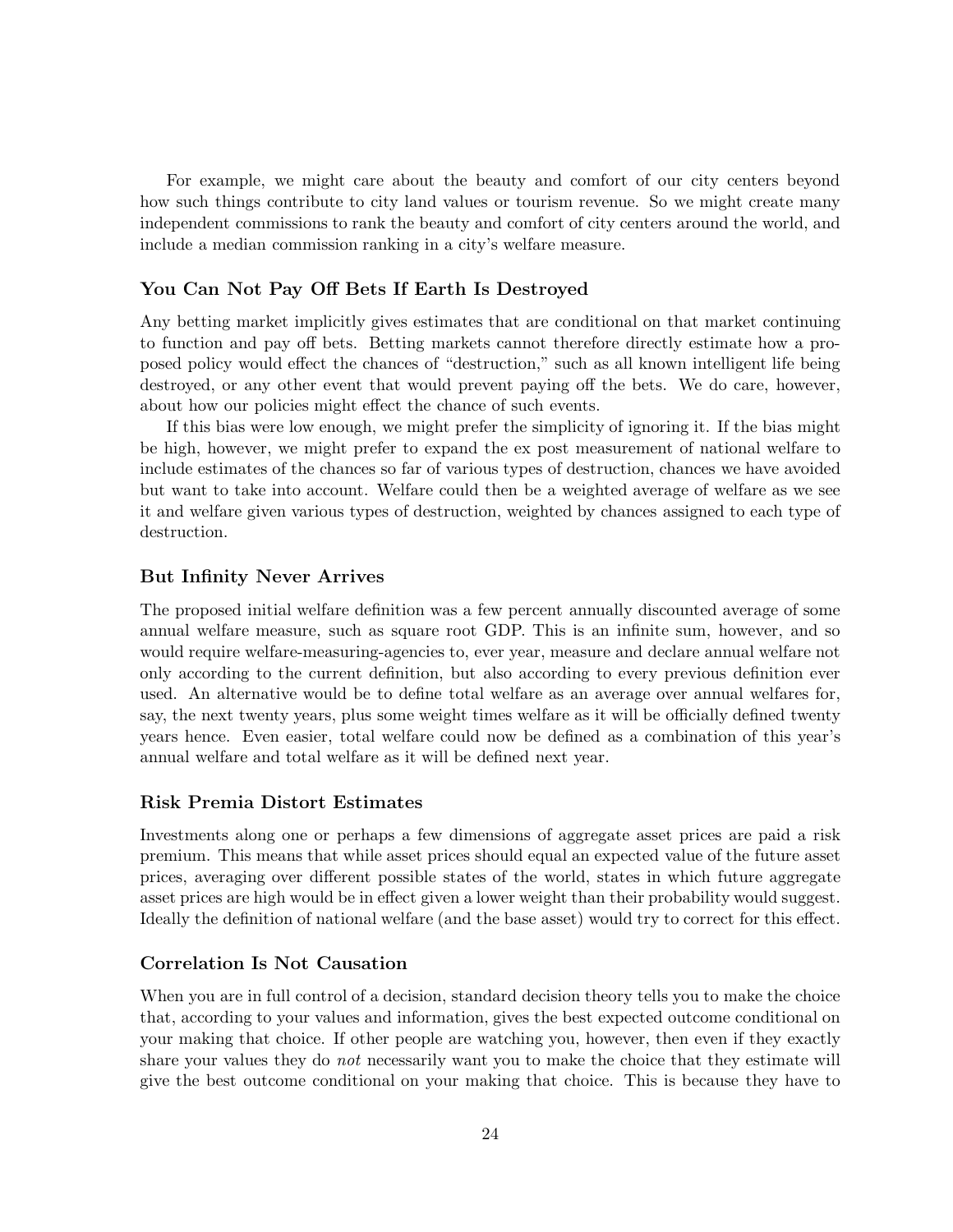worry that the fact you make a particular choice could tell them something about things you know that they do not.

For example, imagine a company's board of directors were going to keep or dump their CEO based on their estimate of the expected value of the stock conditional on keeping or dumping the CEO. Imagine further that speculators knew less than the board. There are some possible distributions over outcomes where speculators will estimate a higher stock value conditional on keeping the CEO than on dumping him, even though the information speculators have says the company is better off dumping him.

This sort of effect can distort betting market decision advice when the market speculators are not as well informed as the agents who are making the decision. To avoid this distortion, it is sufficient either to have the informed insiders trade in the markets, so that prices reflect what they know, or to put market estimates directly in control of decisions, rather than making such price estimates advisory. In either case it is important to make the time of the decision clear, by specifying a short time duration during which the proposal can be considered. This is important because if market speculators are making a decision now, but think that the decision may actually be made later, then they have to worry about what they might know in the future that they do not know now.

# A More Specific Proposal

We have now considered thirty-three concerns regarding the idea of using information aggregation abilities of speculative markets to fix information problems with democracy. Upon further examination, some of these issues seem more serious than others, and we have identified variations that might mitigate some of these problems. Let us now collect these various fixes together into a revised design concept for "futarchy," a form of government where we vote on values, but bet on beliefs.

This form of government would have a democratic component capable of approving bills, either by electing representatives who approve bills, or via some more direct democracy. This democratic component need not be as expert or time-responsive as existing democracies, and should instead be designed to be more robust to other problems, such as revolution or cycling. Bills approved would primarily define national welfare, how to measure it after the fact, and what agencies would further define and measure parts. Bills could also include treaties that coordinate welfare definitions across nations.

At any one time there would be a current official definition of national welfare. While new bills would be allowed to change that definition, the relevant agencies must eventually publish values for all past official definitions of national welfare where there remain bets regarding the current year. The agencies charged with measuring welfare would ideally have enough redundancy and monitoring to deter most corruption in measurement, and be independent enough from other social institutions so that changes in other institutions would not substantially and systematically change what values agencies eventually declare.

National welfare is to be defined primarily in terms of outcomes desired, though "outcomes" can include actions which are directly considered to be good or bad, beyond the other outcomes they produce. Courts should declare a national welfare definition change invalid if it seemed too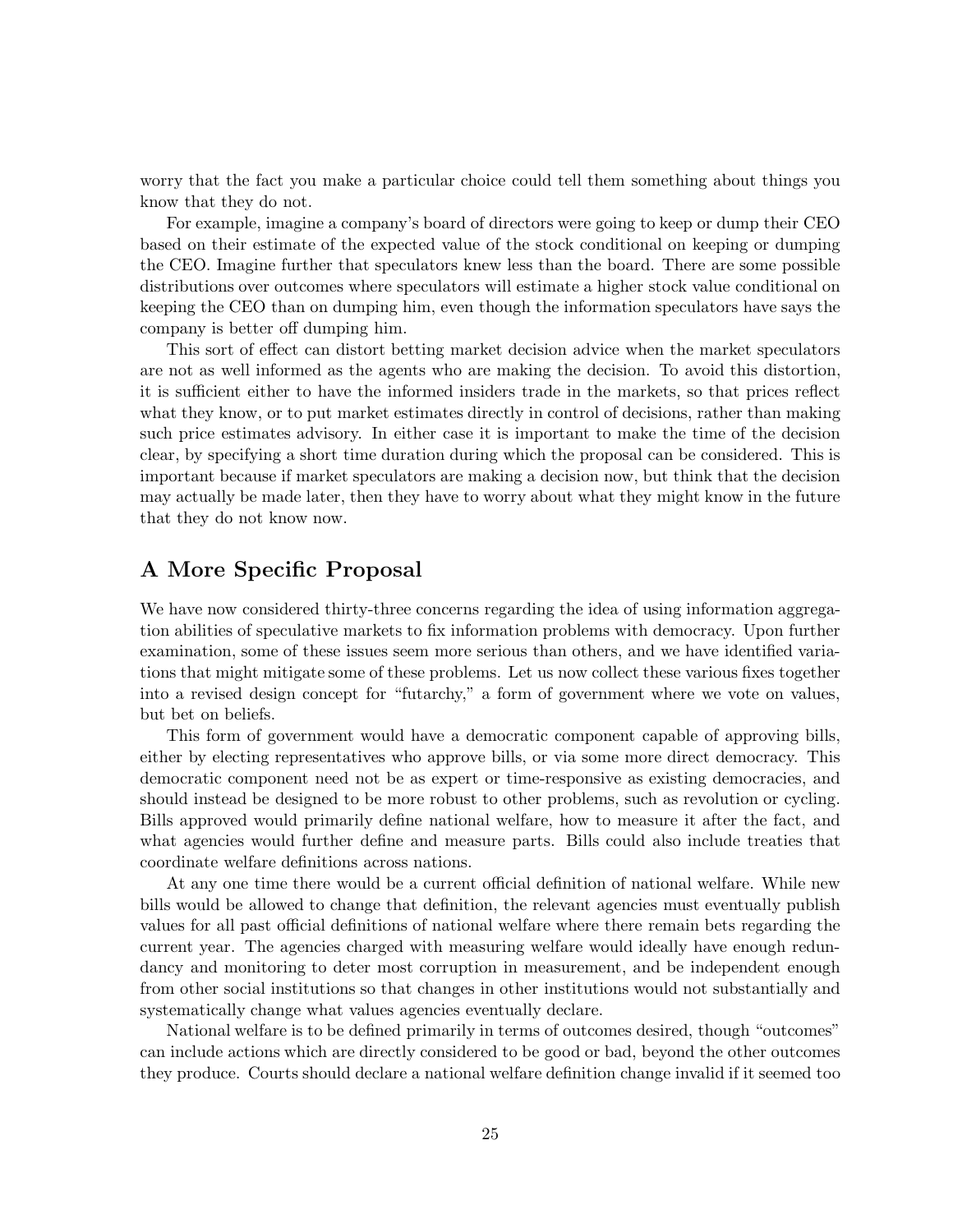directly an attempt to implement specific policy whose rationale is based on other measurable outcomes.

There would at any one time be a set of nested status quo policies, with more fundamental policies authorizing less fundamental policies. This is similar to the way that a law today authorizing the creation of some government agency implicitly authorizes whatever regulatory rules that agency creates. This new form of government would begin with the previous set of laws and regulations as the status quo policies, except that the most fundamental policy would be this rule:

Futarchy's Basic Rule: When a valid market clearly estimates that, conditional on approving a certain valid proposed policy, national welfare as defined today would be higher (compared with not approving this policy), and if no valid market clearly vetoes this by estimating that, conditional on approving this policy, national welfare as defined a certain delay later (e.g., a year) would be lower, then that proposal immediately becomes law, at one level removed from this basic rule, and overrides any conflicting non-constitutional laws.

Each valid proposed policy declares a specific short time window during which it can be approved, and says, directly or indirectly, what people must do to comply with it, what happens if they do not comply, and what previous policies it invalidates. Such a proposed policy can also specify how and by whom it is to be interpreted. Courts need only fill in any remaining ambiguities, and rule on whether the policy is valid. Valid policies do not violate any constitutional guarantees, such as a bill of rights, and may not substantially and systematically influence how welfare is defined or measured.

At the basic level there are some very conservative rules regarding what is a valid market, when such a market clearly estimates a price difference, and how long is the veto delay. These rules say who can propose policies with what fees and rewards, who can bet on them and how much they can bring in, what assets and markets count for determining prices, and how long and distinctly prices must differ in order to say that one price is "clearly" above another.<sup>10</sup> Futarchy's basic rule is allowed to approve other policies which look like the basic rule one level removed, except that they have different answers to these questions.

While not yet specific enough to officially propose, this proposal may be specific enough to evaluate in more detail.

# Conclusion

This paper has explored the idea of using the successes of speculative markets as information aggregation mechanisms to help reduce the failures of democracies as information aggregation mechanisms. In this new form of governance, we could formally defer to betting markets on matters of fact, while retaining democracy on matters of value. That is ,we could vote on values

 $10$ For example, these conservative rules might let anyone bet, let anyone propose a policy if they pay a \$100,000 fee (refunded ten times over if the policy is approved), require for approval a difference in CFTC-market-approved prices of at least twice both bid ask spreads averaged over each of two consecutive weeks, and have a veto delay of one year.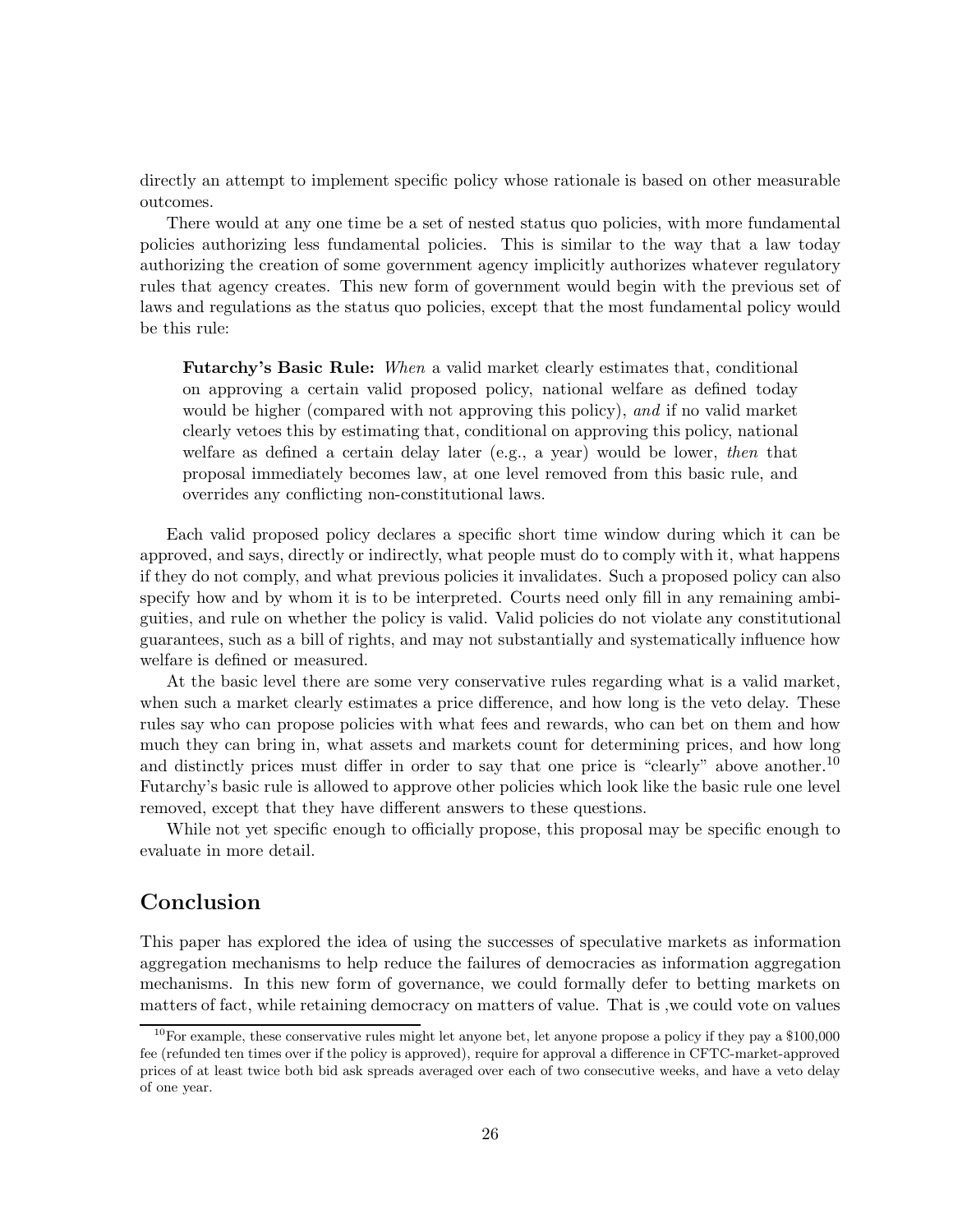but bet on beliefs. This paper has taken an engineering-style approach to this concept. After reviewing democratic failures, speculative market successes, and the measurement of welfare, we considered thirty-three design issues with this concept, and finally sketched a more specific proposal to deal with some of these issues.

If, after this examination, the concept passes the low engineering threshold of "promising," then the next appropriate engineering-style step would be to test simple prototypes in simple test environments. Mathematical and simulation models could be constructed, and laboratory experiments could compare a simple versions of both this concept and a more familiar democracy in simple information environments. Laboratory successes might then prompt larger trials, such as for important decisions in a corporation or other large organization. Eventually, we might consider trying agency-level decision making, such as with monetary policy, and later still, we might even be ready to consider changing a national form of government. Perhaps, at such a moment, we might even consider what a betting market has to say about how making this change would impact future GDP and other welfare measures.

# References

- Abramowicz, M. (2004). Information markets, administrative decisionmaking, and predictive cost-benefit analysis. University of Chicago Law Review, 71(3).
- Ascher, W. (1999). Why Governments Waste Natural Resources: Policy Failures in Developing Countries. Johns Hopkins University Press, Baltimore.
- Aumann, R. (1976). Agreeing to disagree. The Annals of Statistics, 4(6), 1236–1239.
- Barker, A., & Peters, B. G. (1993). The Politics of Expert Advice. University of Pittsburgh Press, Pittsburgh.
- Barsky, R. B., & De Long, J. B. (1993). Why does the stock market fluctuate?. *Quarterly* Journal of Economics, 108(2), 291–311.
- Bell, T. (1997). Idea futures: Making the marketplace of ideas work. Tech. rep., Chapman University School of Law.
- Berg, J., & Rietz, T. (2002). Accuracy and forecast standard error of prediction markets. Tech. rep., University of Iowa, College of Business Administration.
- Berg, J. E., & Rietz, T. A. (2003). Prediction markets as decision support systems. Information Systems Frontiers, 5(1), 79–93.
- Besley, T., & Coate, S. (1998). Sources of inefficiency in a representative democracy: A dynamic analysis. American Economic Review, 88(1), 139–56.
- Boskin, M. J. (2000). Economic measurement: Progress and challenges. American Economic Review,  $90(2)$ , 247-252.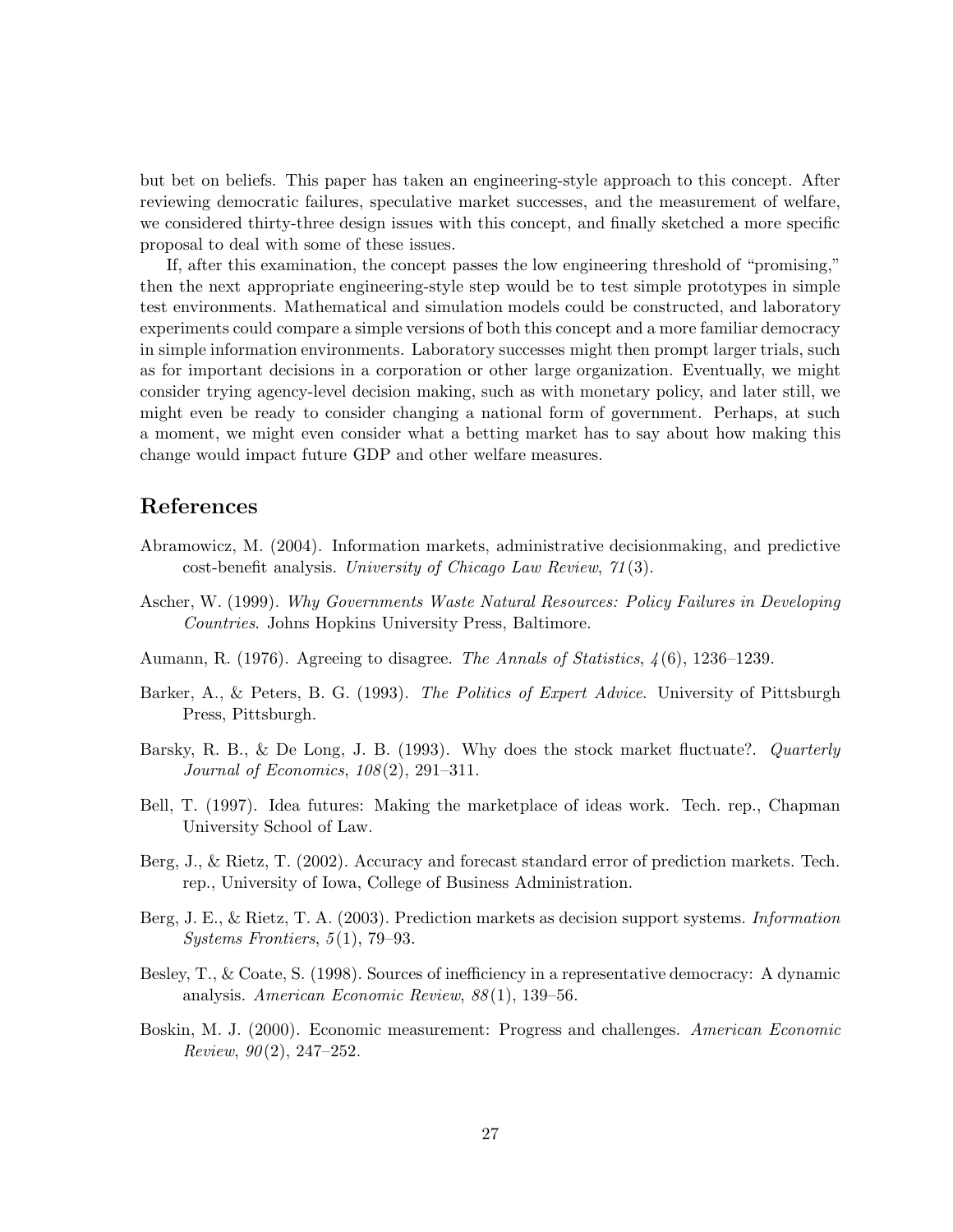- Brennan, G., & Lomasky, L. (1993). Democracy and Decision: The Pure Theory of Electoral Preference. Cambridge University Press, Cambridge.
- Brenner, R., & Brenner, G. A. (1990). Gambling and Speculation. Cambridge University Press, Cambridge.
- Brunner, J. (1975). The Shockwave Rider. Harper & Row, New York.
- Buchanan, J. M. (1988). Contractarian political economy and constitutional interpretation. American Economic Review, 78(2), 135–139.
- Camerer, C. (1998). Can asset markets be manipulated? a field experiment with racetrack betting. Journal of Political Economy, 106, 457–482.
- Caplan, B. (2001). Rational irrationality and the microfoundations of political failure. Public Choice, 107(3/4), 311–331.
- Caplan, B. (2002). Systematically biased beliefs about economics: Robust evidence of judgmental anomalies from the survey of americans and economists on the economy. Economic Journal, 112, 433–458.
- Carlton, D. W. (1984). Futures markets: Their purpos, their history, their growth, their successes and failures. The Journal of Futures Markets, 4(3), 237–271.
- Ceci, S. J., & Liker, J. K. (1986). A day at the races: a study of IQ, expertise, and cognitive complexity. Journal of Experimental Psychology: General, 115, 255–266.
- Chen, K.-Y., & Plott, C. R. (2002). Information aggregation mechanisms: Concept, design and implementation for a sales forecasting problem. Tech. rep. 1131, California Institute of Technology.
- CNN (1997). Poll: U.S. hiding knowledge of aliens.. http://www.cnn.com/US/9706/15/ufo.poll/.
- Cowen, T., & Hanson, R. (2002). Are disagreements honest?. Tech. rep., George Mason University Economics.
- Davis, J. A., Smith, T. W., & Marsden, P. V. (1996). General social survey.. http://www.icpsr.umich.edu/GSS/.
- De Long, J. B., Shleifer, A., Summers, L. H., & Waldmann, R. J. (1990). Noise trader risk in financial markets. Journal of Political Economy, 98(4), 703–738.
- Delli-Carpini, M. X., & Keeter, S. (1997). What Americans Know about Politics and Why It Matters. Yale University Press, New Haven.
- Dixit, A. K. (1997). The Making of Economic Policy: A Transaction-Cost Perspective. MIT Press, Cambridge, Massachusetts.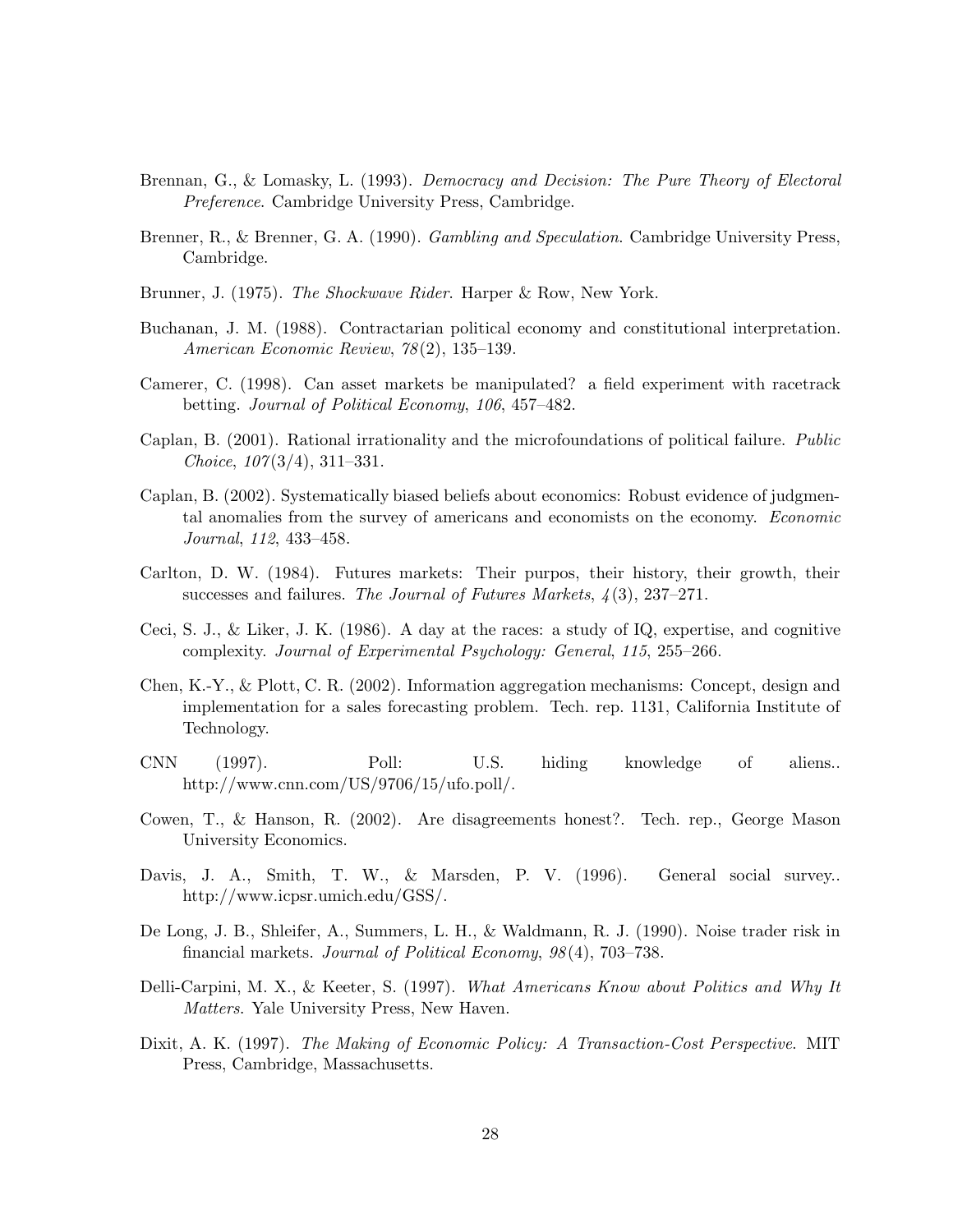- Figlewski, S. (1979). Subjective information and market efficiency in a betting market. Journal of Political Economy, 87(1), 75–88.
- Forsythe, R., & Lundholm, R. (1990). Information aggregation in an experimental market. Econometrica, 58(2), 309–347.
- Forsythe, R., Nelson, F., Neumann, G. R., & Wright, J. (1992). Anatomy of an experimental political stock market. American Economic Review, 82(5), 1142–1161.
- Forsythe, R., Rietz, T. A., & Ross, T. W. (1999). Wishes, expectations and actions: A survey on price formation in election stock markets. The Journal of Economic Behavior and Organization, 39(1), 83–110.
- Gallup (1998). Gallup ufo poll: Some want to believe, some don't.. http://www.parascope.com/articles/0597/gallup.htm.
- Gallup (1999). Americans support teaching creationism as well as evolution in public schools..
- Geller, A. (2002). 'pained' webber: Geek tried to sink stock with cyber 'bomb'. New York Post.
- Group, B. R. (1994). Barna research online archives.. http://www.barna.org/cgibin/PageCategory.asp?CategoryID=6.
- Hanson, R. (1995). Could gambling save science? Encouraging an honest consensus. Social  $Epistemology, 9(1), 3-33.$
- Hanson, R. (1999). Decision markets. *IEEE Intelligent Systems*,  $1/4(3)$ , 16–19.
- Hanson, R. (2002). Disagreement is unpredictable. Economics Letters, 77, 365–369.
- Hanson, R. (2003a). Combinatorial information market design. *Information Systems Frontiers*,  $5(1), 105-119.$
- Hanson, R. (2003b). For savvy bayesian wannabes, are disagreements not about information?. Theory and Decision,  $54(2)$ ,  $105-123$ .
- Hanson, R. (2006). Decision markets for policy advice. In Patashnik, E., & Gerber, A. (Eds.), Promoting the General Welfare: American Democracy and the Political Economy of Government Performance, pp. 151–173. Brookings Institution Press.
- Hanson, R., & Oprea, R. (2004). Manipulators increase information market accuracy. http://hanson.gmu.edu/biashelp.pdf.
- Hanson, R., Oprea, R., & Porter, D. (2006). Information aggregation and manipulation in an experimental market. Journal of Economic Behavior and Organization, 60(4), 449–459.
- Hanson, R. D. (1997). Four Puzzles in Information and Politics: Product Bans, Informed Voters, Social Insurance, and Persistent Disagreement. Ph.D. thesis, California Institute of Technology.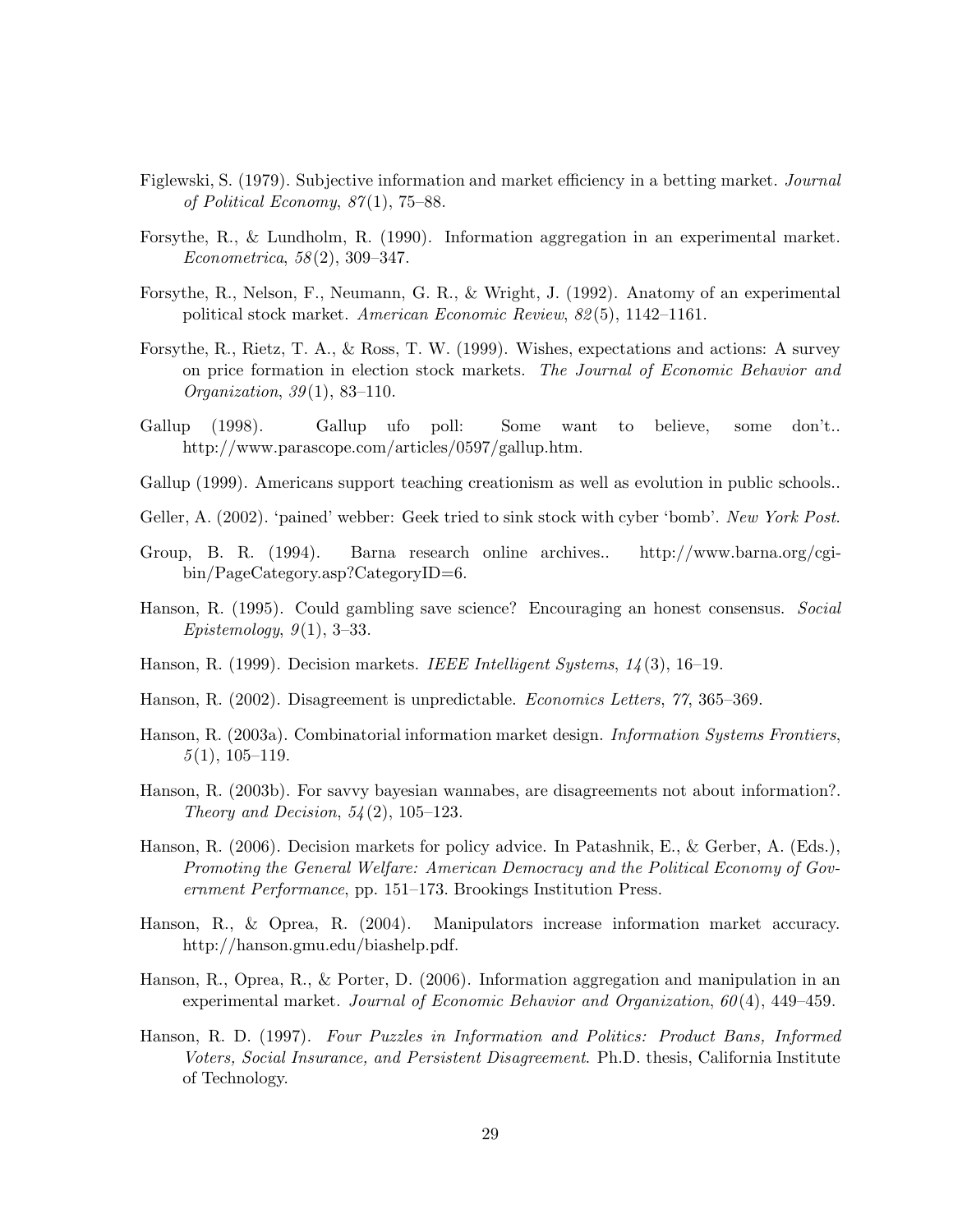- Hausch, D. B., Lo, V. S., & Ziemba, W. T. (1994). *Efficiencey of Racetrack Betting Markets*. Academic Press, San Diego.
- Hirshleifer, J. (1971). The private and social value of information and the reward to inventive activity. American Economics Review, 61(4), 561–74.
- Holcombe, R. (1985). An Economic Analysis of Democracy. Southern Illinois University Press, Carbondale.
- Holmstrom, B., & Milgrom, P. (1991). Multitask principal-agent analyses: Incentive contracts, asset ownership, and job design. Journal of Law, Economics, and Organization,  $7(0)$ , 24–52.
- Jorion, P., & Goetzmann, W. N. (2000). A century of global stock returns. Tech. rep. 7565, NBER.
- Kindleberger, C. P. (1984). A Financial History of Western Europe. George, Allen, & Unwin, London.
- Kittlitz, K. (1999). Experiences with the foresight exchange. Extropy Online.
- Kraus, N., Malmfors, T., & Slovic, P. (1995). Intuitive toxicology: Expert and lay judgments of chemical risks. Risk Analysis, 12(2), 215–32.
- Kruglanski, A. W., & Freund, T. (1983). The freezing and unfreezing of lay-inferences: Effects on impressional primacy, ethnic stereotyping, and numerical anchoring. Journal of Experimental Social Psychology, 19, 448–468.
- Leamer, E. E. (1986). Bid-ask spreads for subjective probabilities. In Goel, P., & Zellner, A. (Eds.), Bayesian Inference and Decision Techniques, pp. 217–232. Elsevier Science Publications.
- Levy, B., & Spiller, P. T. (1994). The institutional foundations of regulatory commitment: A comparative analysis of telecommunications regulation. Journal of Law, Economics, and Organization,  $10(2)$ ,  $201-46$ .
- Lichtenstein, D. R., Kaufmann, P. J., & Bhagat, S. (1999). Why consumers choose managed mutual funds over index funds: Hypotheses from consumer behavior. Journal of Consumer Affairs,  $33(1)$ ,  $187-205$ .
- Lo, A. W. (1997). Market efficiency: Stock market behaviour in theory and practice. Elgar, Lyme.
- Maddison, A. (1995). Monitoring the World Economy 1820-1992. OECD, Paris.
- Metzger, M. A. (1985). Biases in betting: An application of laboratory findings. *Psychological* Reports, 56, 883–888.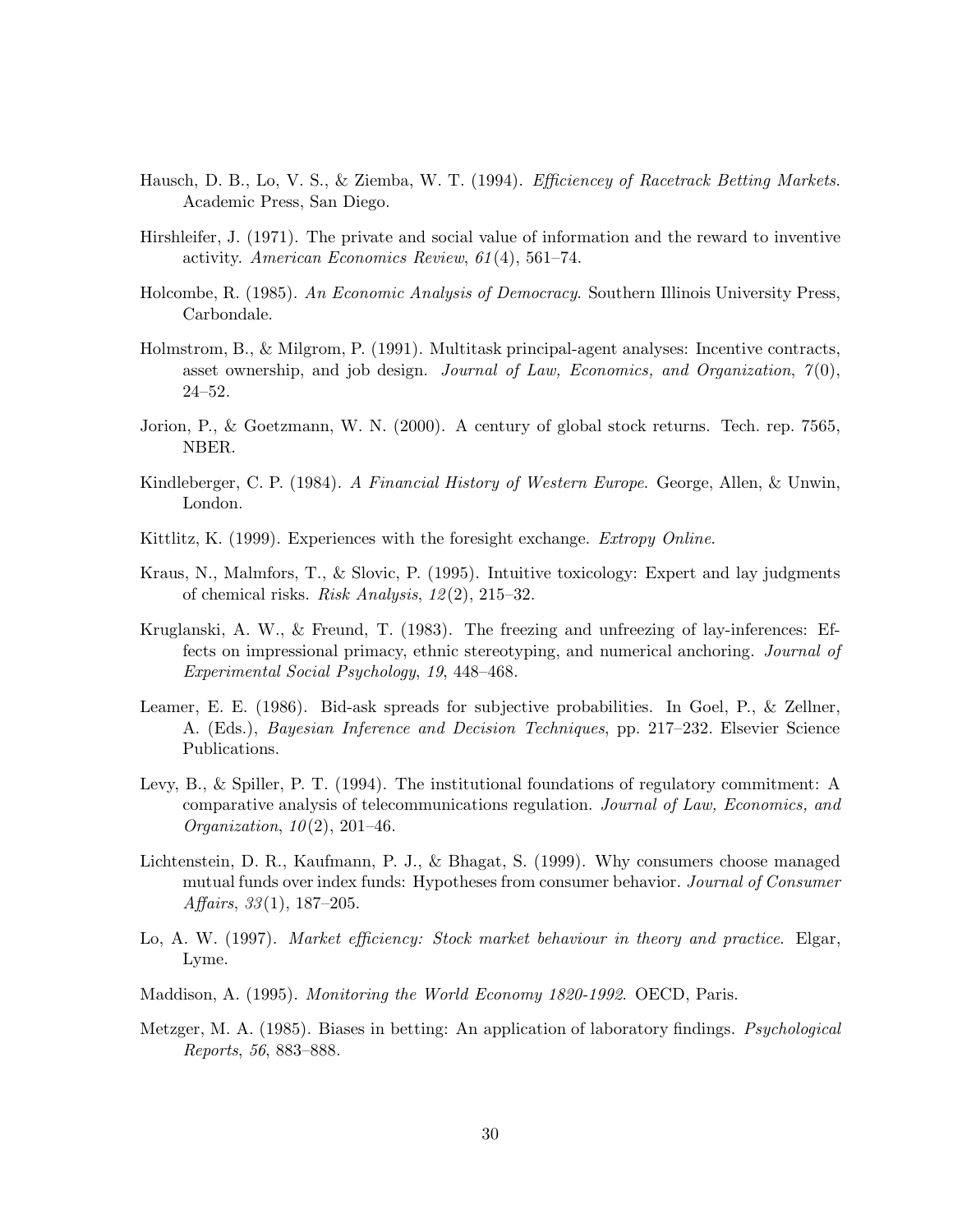- Noeth, M., Camerer, C. F., Plott, C. R., & Webber, M. (1999). Information aggregation in experimental asset markets: Traps and misalligned beliefs. Tech. rep. 1060, California Institute of Technology.
- Nordhaus, W. D. (2000). New directions in national economic accounting. American Economic Review,  $90(2)$ , 259–263.
- Olson, M. (1996). Big bills left on the sidewalk: Why some nations are rich and others are poor. Journal of Economic Perspectives, 10, 3–24.
- Oprea, R., Porter, D., Hibbert, C., Hanson, R., & Tila, D. (2007). Can manipulators mislead market observers. http://hanson.gmu.edu/judges.pdf.
- Oswald, A. (1997). Happiness and economic performance. Economic Journal, 107, 1815–1831.
- Page, B. I., & Shapiro, R. Y. (1992). The Rational Public: Fifty Years of Trends in America's Policy Preferences. University of Chicago Press, Chicago.
- Pennock, D. M., Giles, C. L., & Nielsen, F. A. (2001). The real power of artificial markets. Science, 291, 987–988.
- Plott, C. R. (2000). Markets as information gathering tools. Southern Economic Journal,  $67(1)$ , 2–15.
- Roll, R. (1984). Orange juice and weather. American Economic Review, 74(5), 861–880.
- Sachs, J. D., & Warner, A. M. (1995). Economic convergence and economic policies. Tech. rep. 5039, NBER.
- Sears, D., & Funk, C. (1990). Self-interest in americans' political opinions. In Mansbridge, J. (Ed.), Beyond Self-Interest, pp. 147–170. University of Chicago Press, Chicago.
- Shiller, R. J. (1993). Macro Markets: Creating Instituitions for Managing Society's Largest Economic Risks. Clarendon Press, Oxford.
- Shiller, R. J. (2000). *Irrational Exuberance*. Princeton University Press.
- Spencer, J. (2004). New icap-nymex derivatives have u.s. gas market's number. Wall Street Journal.
- Stiegler, M. (1999). Earthweb. Baen Books, New York.
- Stiglitz, J. (1998). The private uses of public interests: Incentives and institutions. Journal of Economic Perspectives, 12(2), 3–22.
- Sunder, S. (1995). Experimental asset markets. In Kagel, J. H., & Roth, A. E. (Eds.), The Handbook of Experimental Economics, pp. 445–500. Princeton University Press, Princeton New Jersey.
- Taylor, J. B. (Ed.). (1999). *Monetary Policy Rules*. University of Chicago Press, Chicago.